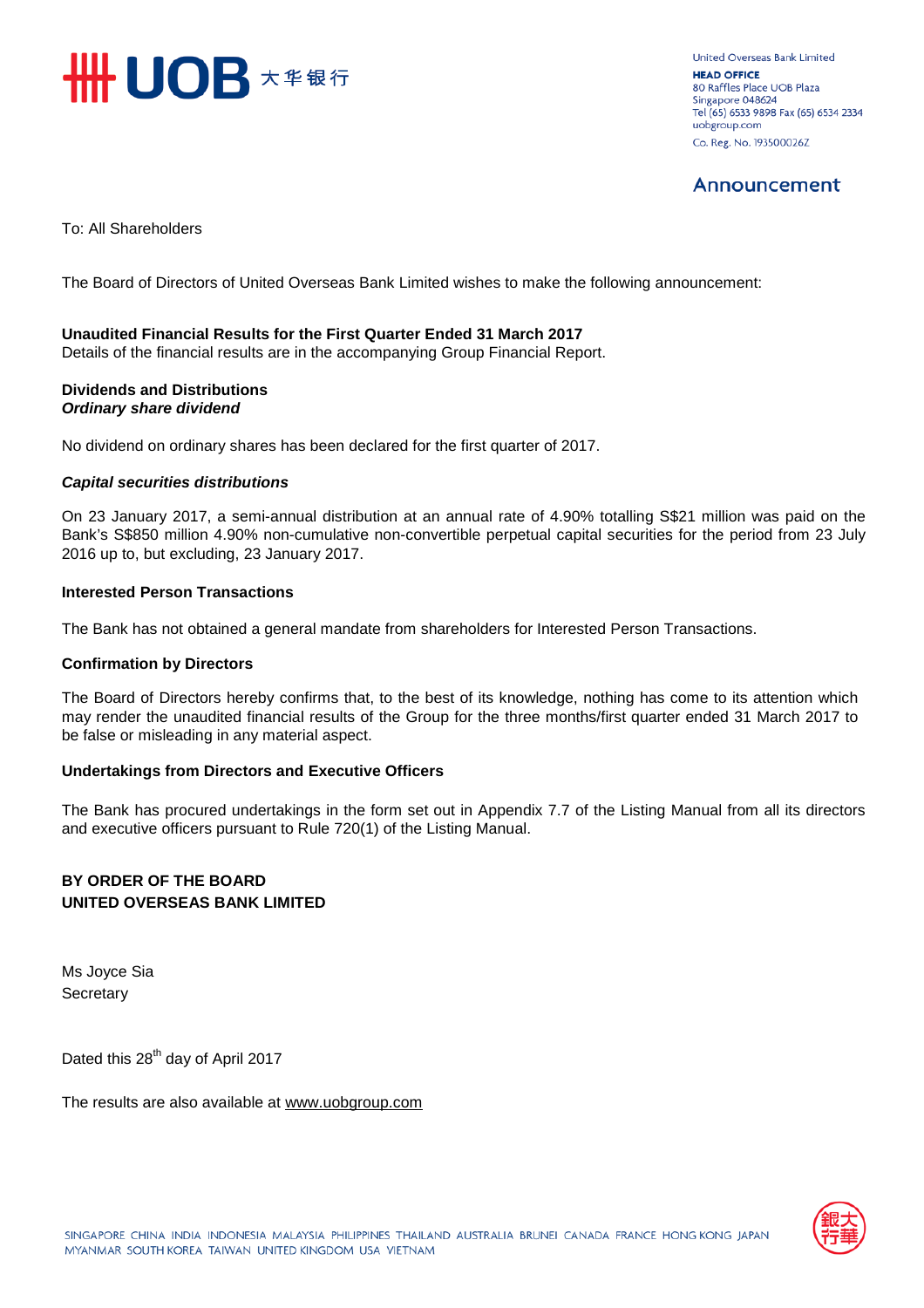

# **Group Financial Report**

 **For the First Quarter 2017**

**United Overseas Bank Limited Incorporated in the Republic of Singapore**

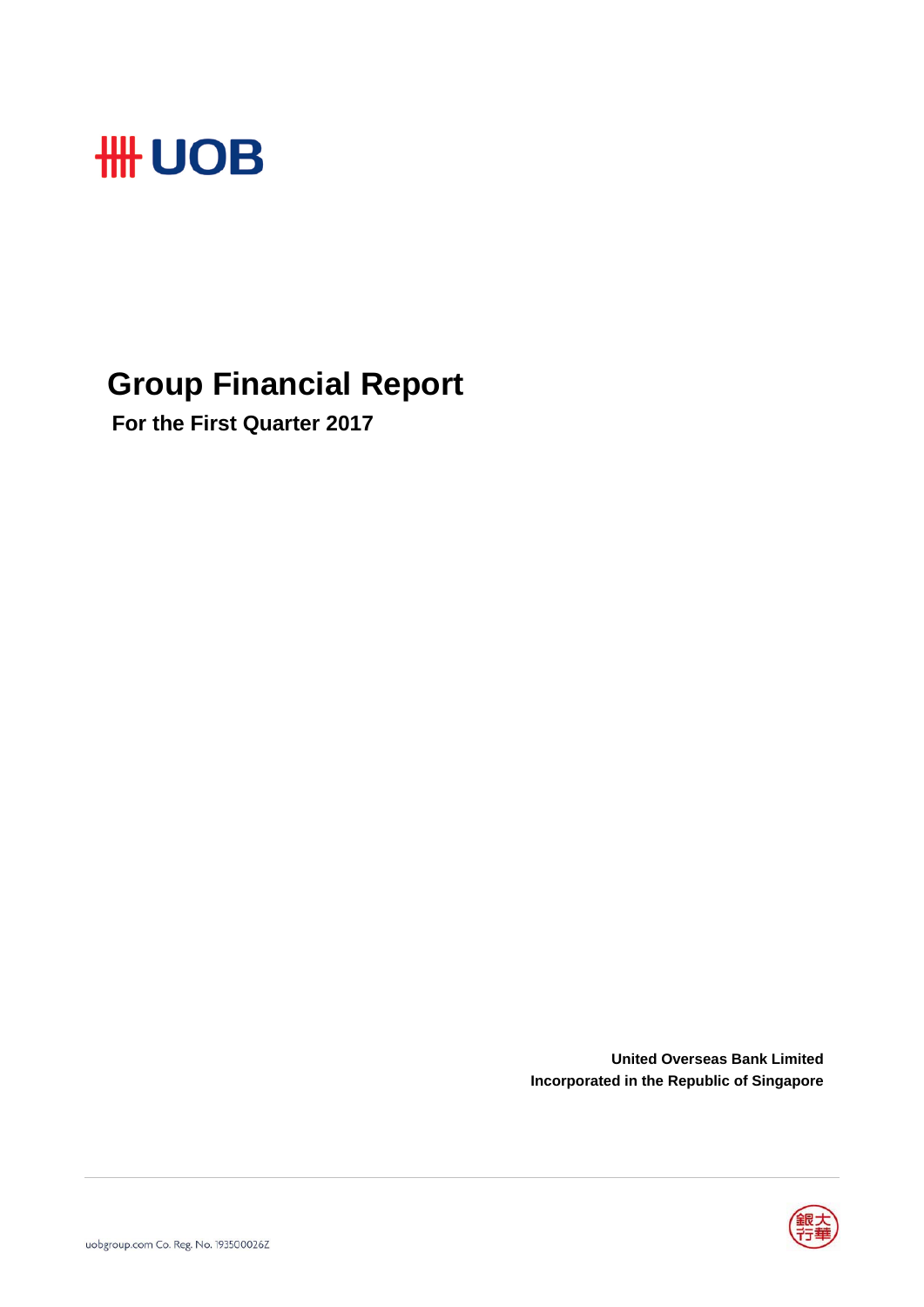# **JOB**

### **Contents**

### **Page**

- Financial Highlights
- Performance Review
- Net Interest Income
- Non-Interest Income
- Operating Expenses
- Allowance for Credit and Other Losses
- Customer Loans
- Non-Performing Assets
- Customer Deposits
- Debts Issued
- Shareholders' Equity
- Changes in Issued Shares of the Bank
- Performance by Business Segment
- Performance by Geographical Segment
- Capital Adequacy and Leverage Ratios

### **Appendix**

- Consolidated Income Statement
- Consolidated Statement of Comprehensive Income
- Consolidated Balance Sheet
- Consolidated Statement of Changes in Equity
- Consolidated Cash Flow Statement
- Balance Sheet of the Bank
- Statement of Changes in Equity of the Bank
- Capital Adequacy Ratios of Major Bank Subsidiaries

Notes:

- 1 The financial statements are presented in Singapore dollars.
- 2 Certain comparative figures have been restated to conform with the current period's presentation.
- 3 Certain figures in this report may not add up to the respective totals due to rounding.
- 4 Amounts less than \$500,000 in absolute term are shown as "0".
- "NM" denotes not meaningful.
- "NA" denotes not applicable.



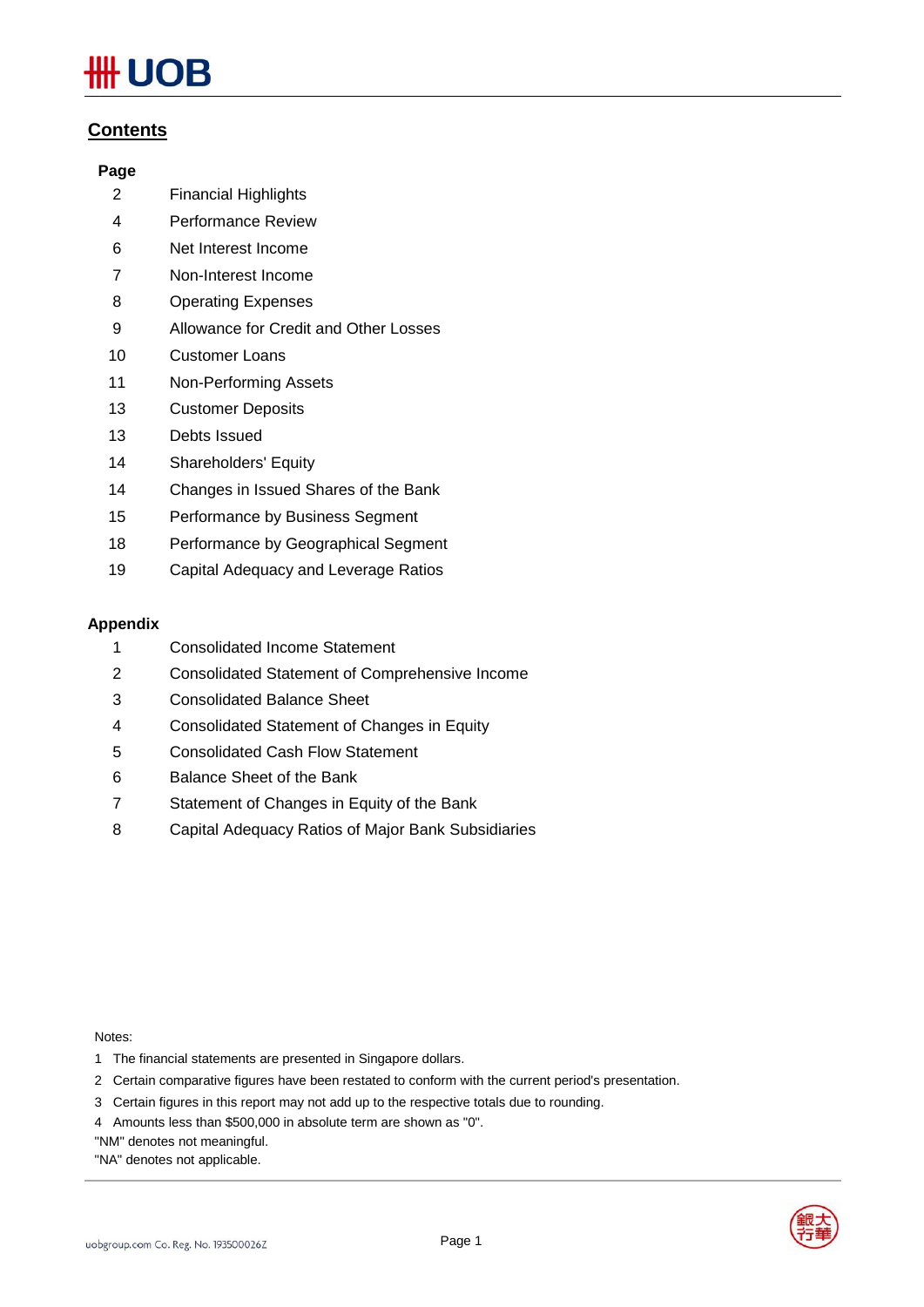# **HH UOB**

### **Financial Highlights**

|                                                                                                                                | <b>1Q17</b>                             | 1Q16                                    | $+/(-)$                   | 4Q16                                    | $+/(-)$                  |
|--------------------------------------------------------------------------------------------------------------------------------|-----------------------------------------|-----------------------------------------|---------------------------|-----------------------------------------|--------------------------|
|                                                                                                                                |                                         |                                         | $\frac{9}{6}$             |                                         | $\frac{1}{2}$            |
| Selected income statement items (\$m)                                                                                          |                                         |                                         |                           |                                         |                          |
| Net interest income                                                                                                            | 1,303                                   | 1,275                                   | 2.3                       | 1,276                                   | 2.2                      |
| Fee and commission income                                                                                                      | 508                                     | 433                                     | 17.5                      | 531                                     | (4.2)                    |
| Other non-interest income                                                                                                      | 311                                     | 262                                     | 18.8                      | 222                                     | 40.0                     |
| Total income                                                                                                                   | 2,123                                   | 1,969                                   | 7.8                       | 2,028                                   | 4.6                      |
| Less: Total expenses                                                                                                           | 957                                     | 894                                     | 7.0                       | 957                                     |                          |
| Operating profit                                                                                                               | 1,166                                   | 1,075                                   | 8.5                       | 1,071                                   | 8.8                      |
| Less: Total allowance                                                                                                          | 186                                     | 117                                     | 59.0                      | 131                                     | 42.8                     |
| Add: Share of profit of associates<br>and joint ventures                                                                       | 34                                      | (30)                                    | >100.0                    |                                         | (21) > 100.0             |
| Net profit before tax                                                                                                          | 1,014                                   | 927                                     | 9.3                       | 920                                     | 10.2                     |
| Less: Tax and non-controlling interests                                                                                        | 206                                     | 161                                     | 27.7                      | 181                                     | 14.2                     |
| Net profit after tax <sup>1</sup>                                                                                              | 807                                     | 766                                     | 5.4                       | 739                                     | 9.3                      |
| Selected balance sheet items (\$m)<br>Net customer loans<br><b>Customer deposits</b><br>Total assets<br>Shareholders' equity 1 | 225,107<br>259,672<br>342,574<br>33,739 | 205,576<br>254,779<br>329,666<br>30,629 | 9.5<br>1.9<br>3.9<br>10.2 | 221,734<br>255,314<br>340,028<br>32,873 | 1.5<br>1.7<br>0.7<br>2.6 |
| Key financial ratios (%)                                                                                                       |                                         |                                         |                           |                                         |                          |
| Net interest margin <sup>2</sup>                                                                                               | 1.73                                    | 1.78                                    |                           | 1.69                                    |                          |
| Non-interest income/Total income                                                                                               | 38.6                                    | 35.3                                    |                           | 37.1                                    |                          |
| Expense/Income ratio                                                                                                           | 45.1                                    | 45.4                                    |                           | 47.2                                    |                          |
| Overseas profit before tax contribution                                                                                        | 45.6                                    | 28.7                                    |                           | 36.9                                    |                          |
| Credit costs (bp) <sup>2</sup><br>Exclude general allowance<br>Include general allowance                                       | 49<br>32                                | 25<br>32                                |                           | 76<br>32                                |                          |
| NPL ratio <sup>3</sup>                                                                                                         | 1.5                                     | 1.4                                     |                           | 1.5                                     |                          |

Notes:

1 Relate to amount attributable to equity holders of the Bank.

2 Computed on an annualised basis.

3 Refer to non-performing loans as a percentage of gross customer loans.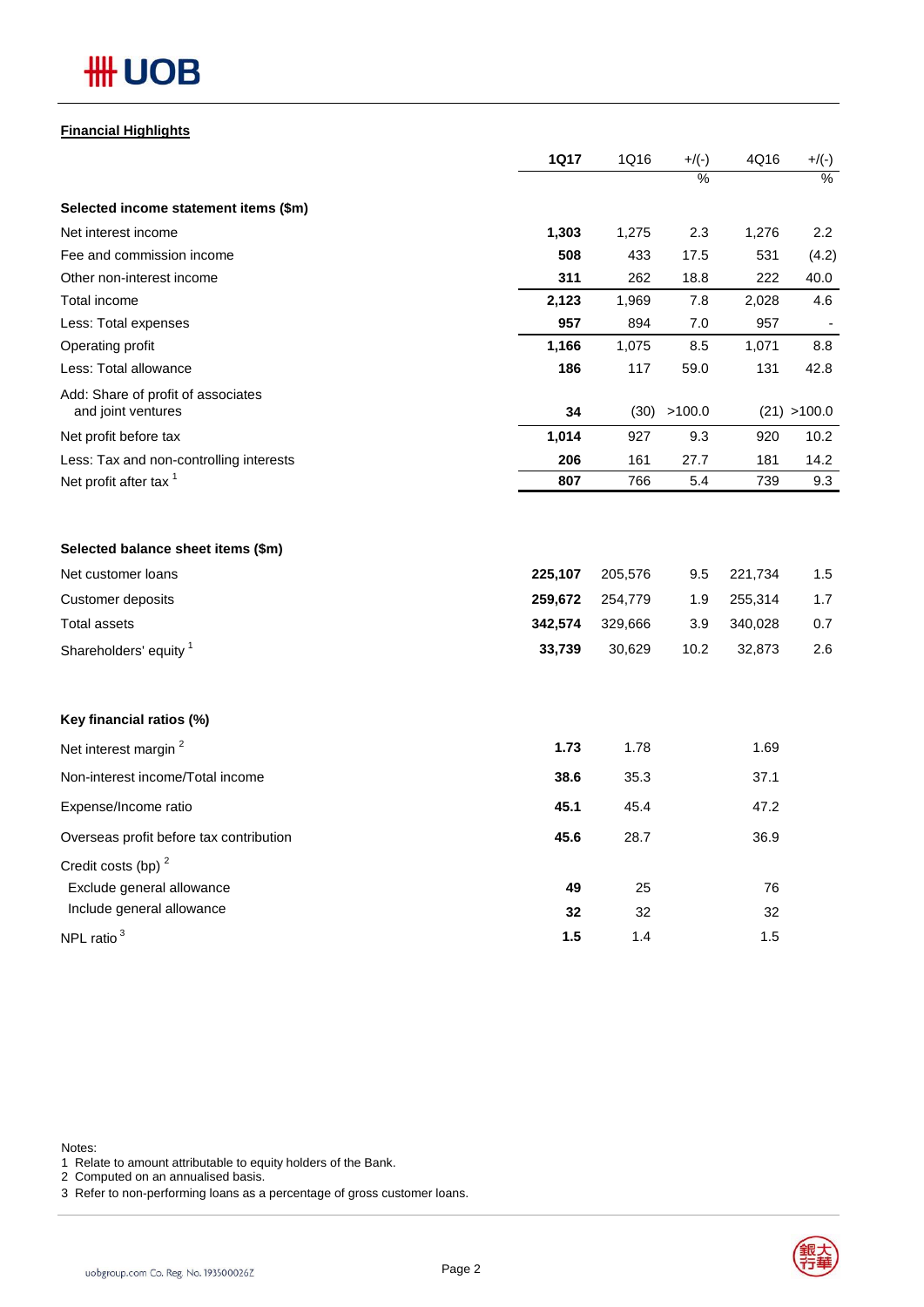# 13

### **Financial Highlights** *(cont'd)*

|                                                                                                                                               | <b>1Q17</b>           | 1Q16                  | 4Q16                  |
|-----------------------------------------------------------------------------------------------------------------------------------------------|-----------------------|-----------------------|-----------------------|
| Key financial ratios (%) (cont'd)                                                                                                             |                       |                       |                       |
| Return on average total assets <sup>1</sup>                                                                                                   | 0.95                  | 0.95                  | 0.89                  |
| Return on average ordinary shareholders' equity 1,2                                                                                           | 10.0                  | 10.2                  | 9.4                   |
| Loan/Deposit ratio <sup>3</sup>                                                                                                               | 86.7                  | 80.7                  | 86.8                  |
| Liquidity coverage ratios ("LCR") <sup>4</sup><br>All-currency<br>Singapore dollar                                                            | 154<br>232            | 139<br>169            | 162<br>275            |
| Capital adequacy ratios<br>Common Equity Tier 1<br>Tier 1<br>Total                                                                            | 13.2<br>13.8<br>17.3  | 12.8<br>12.8<br>16.0  | 13.0<br>13.1<br>16.2  |
| Leverage ratio <sup>5</sup>                                                                                                                   | 7.6                   | 7.0                   | 7.4                   |
| Earnings per ordinary share $(\$)$ <sup>1,2</sup><br><b>Basic</b><br><b>Diluted</b><br>Net asset value ("NAV") per ordinary share $(\$)$ $^6$ | 1.92<br>1.91<br>19.35 | 1.84<br>1.84<br>18.22 | 1.75<br>1.74<br>18.82 |
| Revalued NAV per ordinary share (\$) <sup>6</sup>                                                                                             | 22.11                 | 20.93                 | 21.54                 |

Notes:

1 Computed on an annualised basis.

2 Calculated based on profit attributable to equity holders of the Bank net of preference share dividend and capital securities distributions.

3 Refer to net customer loans and customer deposits.

4 Figures reported are based on average LCR for the respective period. A minimum requirement of Singapore dollar LCR of 100% and all-currency LCR of 60% shall be maintained at all times with effect from 1 January 2015, with all-currency LCR increasing by 10% each year to 100% by 2019. Public disclosure required under MAS Notice 651 is available in the UOB website at www.UOBGroup.com/investor/financial/overview.html.

5 Leverage ratio is calculated based on the revised MAS Notice 637. A minimum requirement of 3% is applied during the parallel run period from 1 January 2013 to 1 January 2017.

6 Preference shares and capital securities are excluded from the computation.

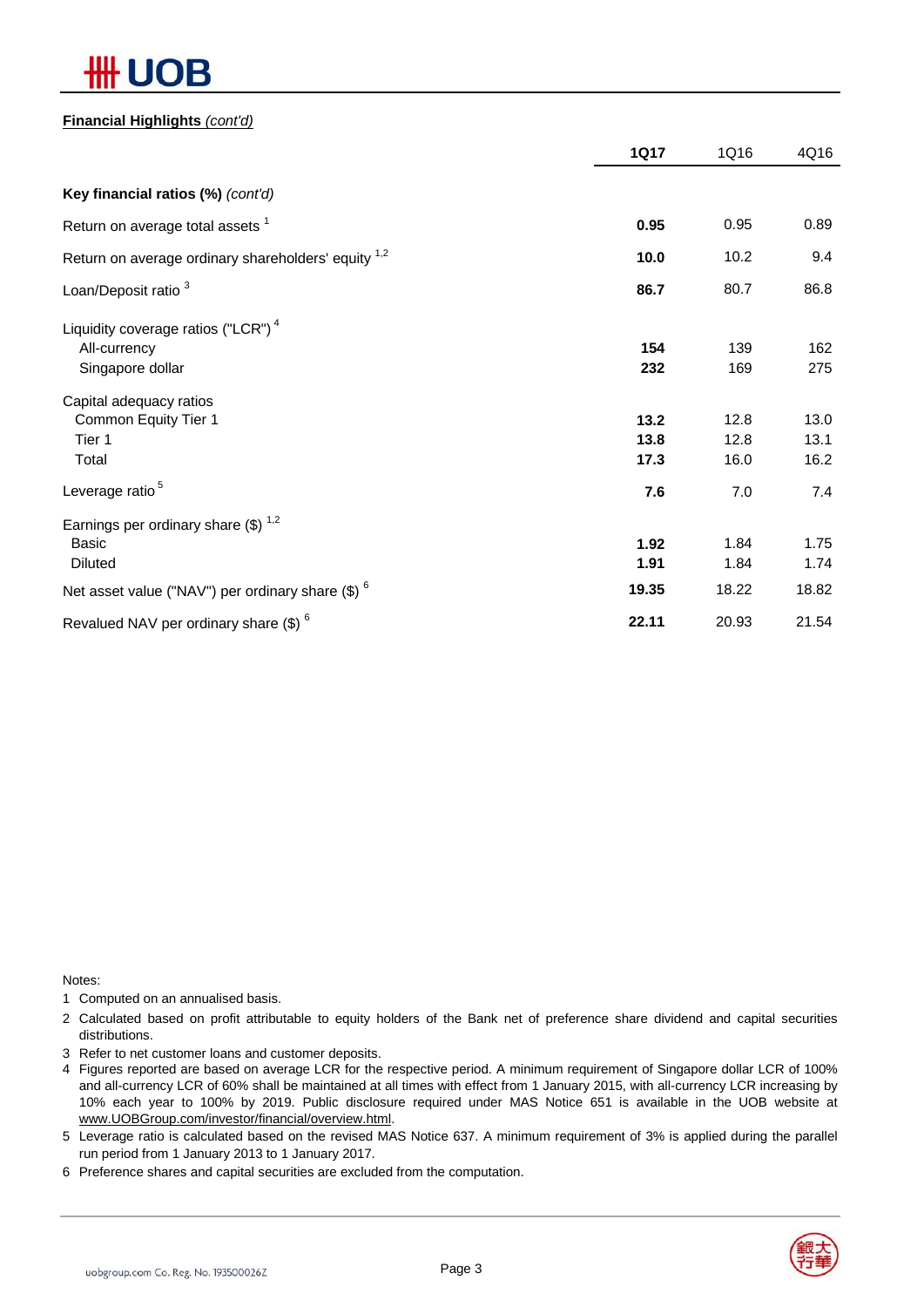

### **Performance Review**

The financial statements have been prepared in accordance with Singapore Financial Reporting Standards ("FRS") as required by the Singapore Companies Act, with modification to FRS39 Financial Instruments: Recognition and Measurement in respect of loan loss provisioning, as provided in the Monetary Authority of Singapore ("MAS") Notice 612 Credit Files, Grading and Provisioning.

The revised FRS applicable to the Group with effect from 1 January 2017 are listed below. The adoption of these FRS is not expected to have a significant impact on the financial statements of the Group.

- Amendments to FRS 7 Disclosure Initiative
- Amendments to FRS 12- Recognition of Deferred Tax Assets for Unrealised Losses

Other than the above changes, the accounting policies and computation methods adopted in the financial statements for the first quarter of 2017 are the same as those adopted in the audited financial statements for the financial year ended 31 December 2016.

### **First quarter 2017 ("1Q17") performance**

#### **1Q17 versus 1Q16**

The Group registered net earnings of \$807 million for 1Q17, 5.4% higher than a year ago.

Net interest income grew 2.3% to \$1.30 billion, largely driven by broad-based loan growth. Net interest margin decreased 5 basis points to 1.73%.

Non-interest income increased 18.0% to \$819 million in 1Q17. Fees and commission income rose 17.5% to \$508 million, driven by higher fund management and wealth management fees. Trading and investment income also registered an increase of 20.5% to \$243 million due to higher trading income.

Total expenses at \$957 million were 7% higher than a year ago, driven by higher base salaries and an increase in revenuerelated expenses. The expense-to-income ratio was stable at 45.1%.

Total allowances for loans and other assets at \$186 million were 59% higher compared with a year ago. This was due to a release of general allowances that were no longer required on other assets relating to debt securities in 1Q16. Specific allowance on loans increased \$145 million from a year ago to \$277 million, largely from the oil and gas and shipping industries. Combined with a release in the general allowance, total credit costs on loans were maintained at 32 basis points. The Group's general allowance remained strong at \$2.6 billion and the ratio of general allowance to gross loans stood at 1.1% as at 31 March 2017.

Contribution from associated companies was \$34 million in 1Q17, as compared with a loss a year ago from investment losses in an associated company.

### **1Q17 versus 4Q16**

Compared with 4Q16, the Group's net earnings grew 9.3% to \$807 million.

Net interest income increased 2.2% to \$1.30 billion, driven by loan volume growth and an improvement in net interest margin from 1.69% to 1.73%.

Non-interest income rose 8.8% to \$819 million. Trading and investment income grew 43.7% to \$243 million. This was partially offset by lower fees and commission income, which declined 4.2% to \$508 million from loan-related and credit card fees.

Total expenses were flat at \$957 million as the Group remained disciplined in its cost management initiatives.

Total allowances increased 42.8% to \$186 million compared with last quarter. This was due to a release of general allowances that were no longer required on other assets including debt securities in 4Q16. Specific allowance on loans decreased \$151 million to \$277 million driven by a drop in allowance from exposures in the oil and gas and shipping industries this quarter.

Contribution from associated companies contributed a profit of \$34 million as compared with a loss in 4Q16.

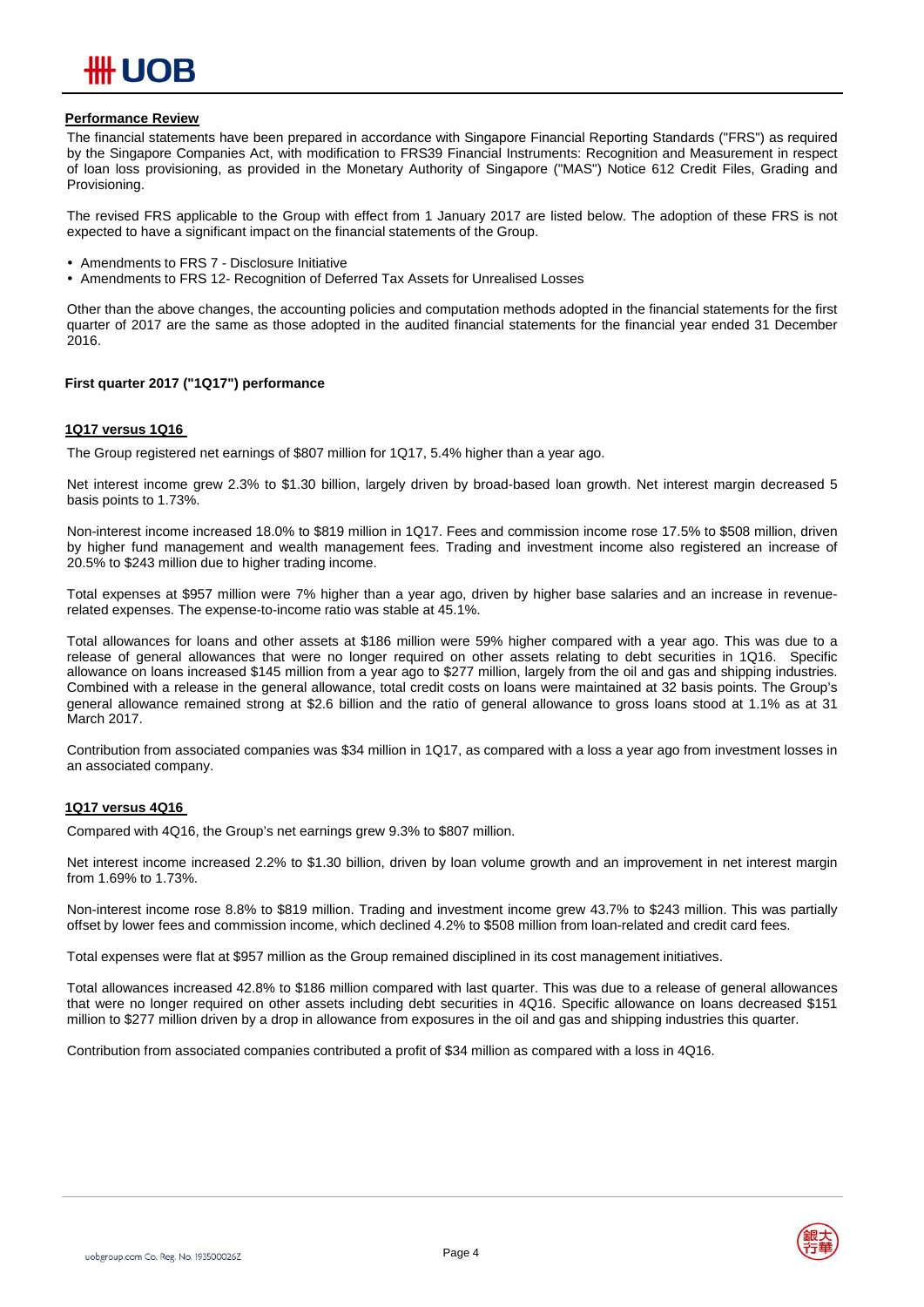### **Performance Review** *(cont'd)*

#### **Balance sheet and capital position**

The Group maintains a strong funding position. The loan-to-deposit ratio remained healthy at 86.7%. Gross loans amounted to \$229 billion at the end of the quarter, an increase of 9.4% year-on-year and 1.5% compared with the previous quarter. Customer deposits increased 1.9% from a year ago and 1.7% quarter-on-quarter to \$260 billion as at 31 March 2017, mainly from growth in the Singapore dollar deposits.

Leveraging conducive market conditions, the Group issued \$2.2 billion in debt and capital securities to diversify its funding mix and with the intention to refinance debts that are due for redemption this year.

The average Singapore dollar and all-currency liquidity coverage ratios during the first quarter were 232% and 154% respectively, well above the corresponding regulatory requirements of 100% and 80%.

NPL ratio was stable at 1.5% as at 31 March 2017. NPL coverage stayed high at 118.1%, or 244.2% after taking collateral into account.

Shareholders' equity increased by 10.2% from a year ago to \$33.7 billion due to higher retained earnings and strong shareholders' participation in the scrip dividend scheme. Compared with 4Q16, shareholders' equity rose 2.6% mainly due to higher retained earnings. Return on equity declined slightly to 10.0% from 10.2% a year ago.

As at 31 March 2017, the Group's Common Equity Tier 1 and Total Capital Adequacy Ratio (CAR) remained strong at 13.2% and 17.3% respectively. On a fully-loaded basis, the Common Equity Tier 1 CAR stood at 12.8%. The Group's leverage ratio was 7.6%, well above Basel's minimum requirement of 3%.

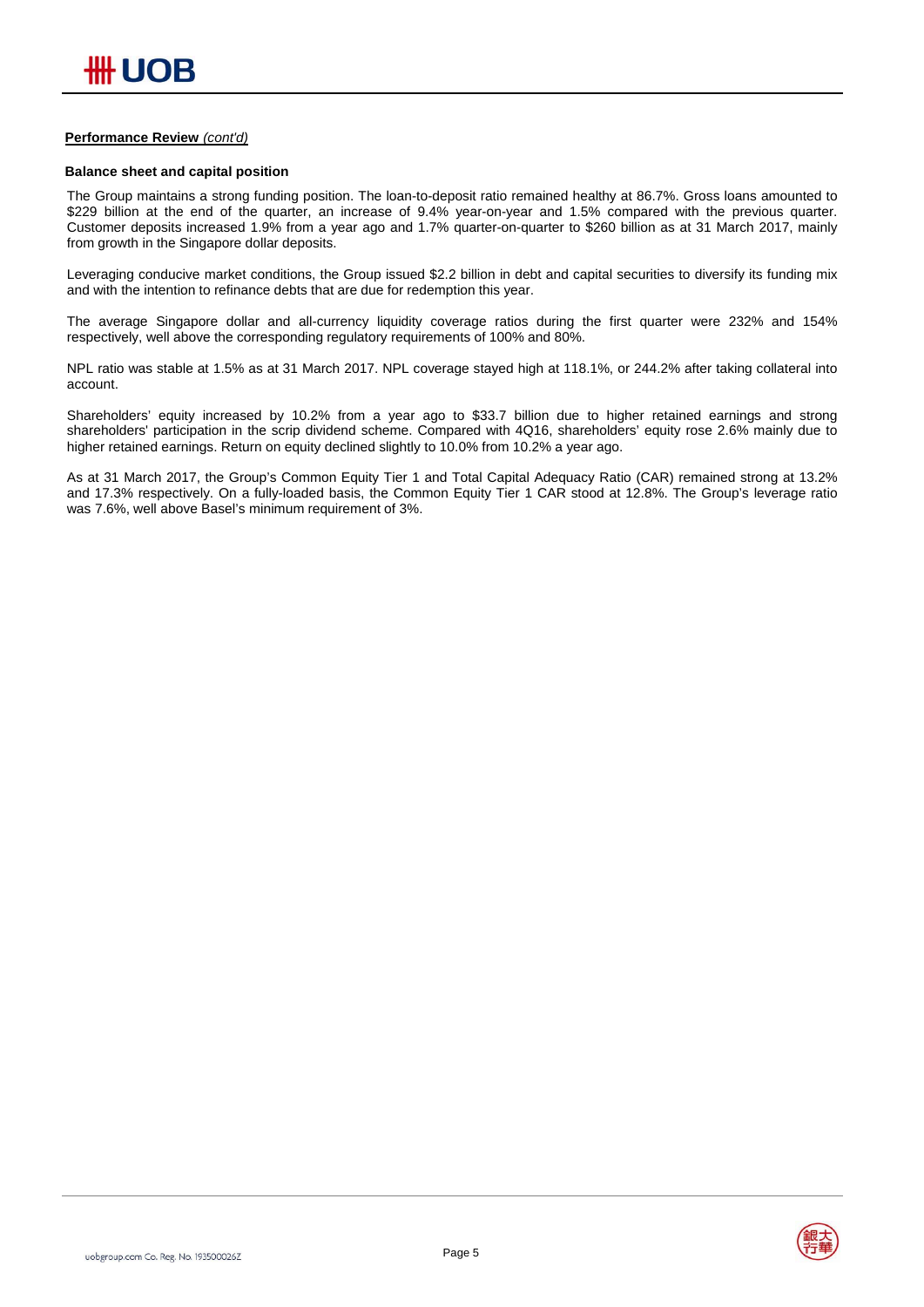### **Net Interest Income**

### **Net interest margin**

|                                     |         | <b>1Q17</b>     |               |         | 1Q16     |         |         | 4Q16     |         |
|-------------------------------------|---------|-----------------|---------------|---------|----------|---------|---------|----------|---------|
|                                     | Average |                 | Average       | Average |          | Average | Average |          | Average |
|                                     | balance | <b>Interest</b> | rate          | balance | Interest | rate    | balance | Interest | rate    |
|                                     | \$m     | \$m             | $\frac{0}{0}$ | \$m     | \$m\$    | %       | \$m     | \$m      | $\%$    |
| <b>Interest bearing assets</b>      |         |                 |               |         |          |         |         |          |         |
| Customer loans                      | 225,282 | 1,803           | 3.25          | 207,176 | 1,809    | 3.51    | 221,293 | 1,787    | 3.21    |
| Interbank balances                  | 51,390  | 193             | 1.52          | 51,474  | 157      | 1.23    | 48,888  | 171      | 1.39    |
| <b>Securities</b>                   | 29,165  | 149             | 2.07          | 28,612  | 131      | 1.84    | 30,007  | 150      | 1.98    |
| Total                               | 305,836 | 2,144           | 2.84          | 287,262 | 2,097    | 2.94    | 300,187 | 2,108    | 2.79    |
| <b>Interest bearing liabilities</b> |         |                 |               |         |          |         |         |          |         |
| Customer deposits                   | 259,030 | 712             | 1.11          | 248,704 | 714      | 1.15    | 254,062 | 712      | 1.12    |
| Interbank balances/others           | 37,738  | 129             | 1.39          | 32,981  | 108      | 1.32    | 37,214  | 120      | 1.28    |
| Total                               | 296,768 | 841             | 1.15          | 281,685 | 822      | 1.17    | 291,276 | 832      | 1.14    |
| Net interest margin <sup>1</sup>    |         |                 | 1.73          |         |          | 1.78    |         |          | 1.69    |

### **Volume and rate analysis**

|                           |        | 1Q17 vs 1Q16 |            |        | 1Q17 vs 4Q16 |                 |  |  |
|---------------------------|--------|--------------|------------|--------|--------------|-----------------|--|--|
|                           | Volume | Rate         | <b>Net</b> | Volume | Rate         | <b>Net</b>      |  |  |
|                           | change | change       | change     | change | change       | change          |  |  |
|                           | \$m    | \$m          | \$m        | \$m    | \$m          | \$m             |  |  |
| Interest income           |        |              |            |        |              |                 |  |  |
| Customer loans            | 158    | (149)        | 9          | 32     | 19           | 51              |  |  |
| Interbank balances        | (0)    | 38           | 38         | 9      | 16           | 25              |  |  |
| <b>Securities</b>         | 3      | 16           | 19         | (4)    | 6            | 2               |  |  |
| Total                     | 160    | (95)         | 65         | 37     | 42           | 78              |  |  |
| Interest expense          |        |              |            |        |              |                 |  |  |
| Customer deposits         | 30     | (26)         | 4          | 14     | (1)          | 13              |  |  |
| Interbank balances/others | 21     |              | 22         | 3      | 9            | 12 <sup>°</sup> |  |  |
| Total                     | 51     | (25)         | 26         | 17     | 8            | 25              |  |  |
|                           |        |              |            |        |              |                 |  |  |
| Net interest income       | 110    | (70)         | 29         | 20     | 34           | 28              |  |  |

Net interest income grew 2.3% from a year ago to \$1.30 billion, largely driven by broad-base loan growth. Net interest margin decreased 5 basis points to 1.73%.

Quarter-on-quarter, net interest income increased 2.2% on loan volume growth and an improvement in net interest margin from 1.69% to 1.73%.

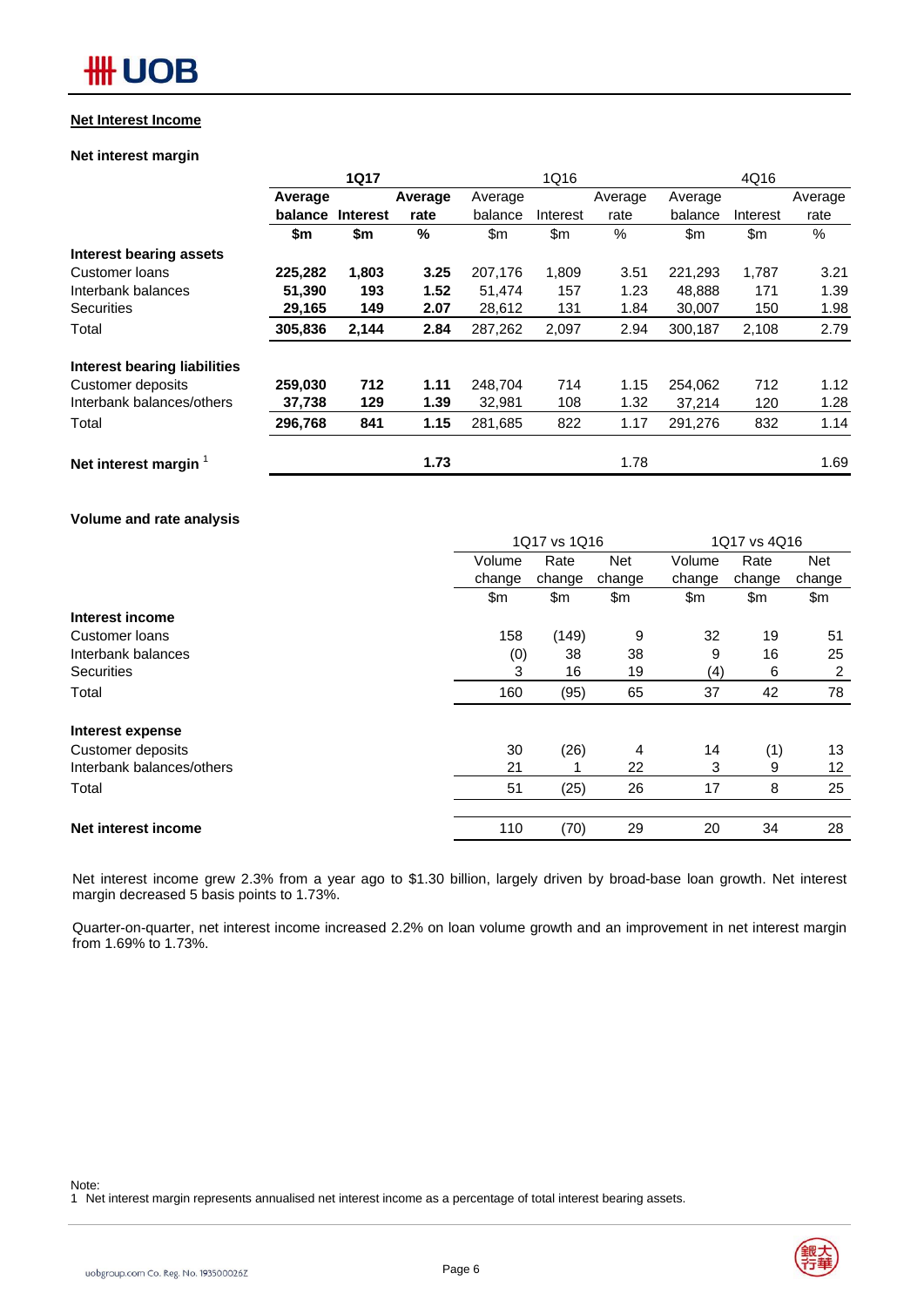# ₩ UOB

### **Non-Interest Income**

|                                            | <b>1Q17</b> | 1Q16  | $+$ /(-) | 4Q16  | $+/(-)$  |
|--------------------------------------------|-------------|-------|----------|-------|----------|
|                                            | \$m         | \$m\$ | %        | \$m\$ | %        |
| Fee and commission income                  |             |       |          |       |          |
| Credit card                                | 90          | 82    | 9.3      | 103   | (12.9)   |
| Fund management                            | 54          | 38    | 39.5     | 52    | 2.6      |
| Wealth management                          | 126         | 81    | 56.1     | 110   | 14.5     |
| Loan-related <sup>1</sup>                  | 114         | 110   | 3.1      | 134   | (14.9)   |
| Service charges                            | 37          | 31    | 18.2     | 39    | (6.2)    |
| Trade-related <sup>2</sup>                 | 66          | 63    | 4.3      | 68    | (2.9)    |
| Others                                     | 23          | 27    | (16.0)   | 25    | (9.1)    |
|                                            | 508         | 433   | 17.5     | 531   | (4.2)    |
| Other non-interest income                  |             |       |          |       |          |
| Net trading income                         | 261         | 165   | 58.8     | 168   | 55.3     |
| Net (loss)/gain from investment securities | (19)        | 37    | (>100.0) | 1     | (>100.0) |
| Dividend income                            | 1           | 1     | (22.5)   |       | (46.1)   |
| Rental income                              | 30          | 29    | 3.8      | 30    | (0.9)    |
| Other income                               | 37          | 30    | 23.3     | 21    | 75.7     |
|                                            | 311         | 262   | 18.8     | 222   | 40.0     |
| Total                                      | 819         | 695   | 18.0     | 753   | 8.8      |

Non-interest income increased 18.0% to \$819 million in 1Q17. Fees and commission income rose 17.5% to \$508 million, driven by higher fund management and wealth management income. Trading and investment income also registered an increase of 20.5% to \$243 million due to higher trading income.

Quarter-on-quarter, non-interest income rose 8.8%, mainly driven by an increase of 43.7% in trading and investment income. This was partially offset by lower fees and commission income, which declined 4.2% from loanrelated and credit card fees.

Notes:

- 1 Loan-related fees include fees earned from corporate finance activities.
- 2 Trade-related fees include trade, remittance and guarantees related fees.

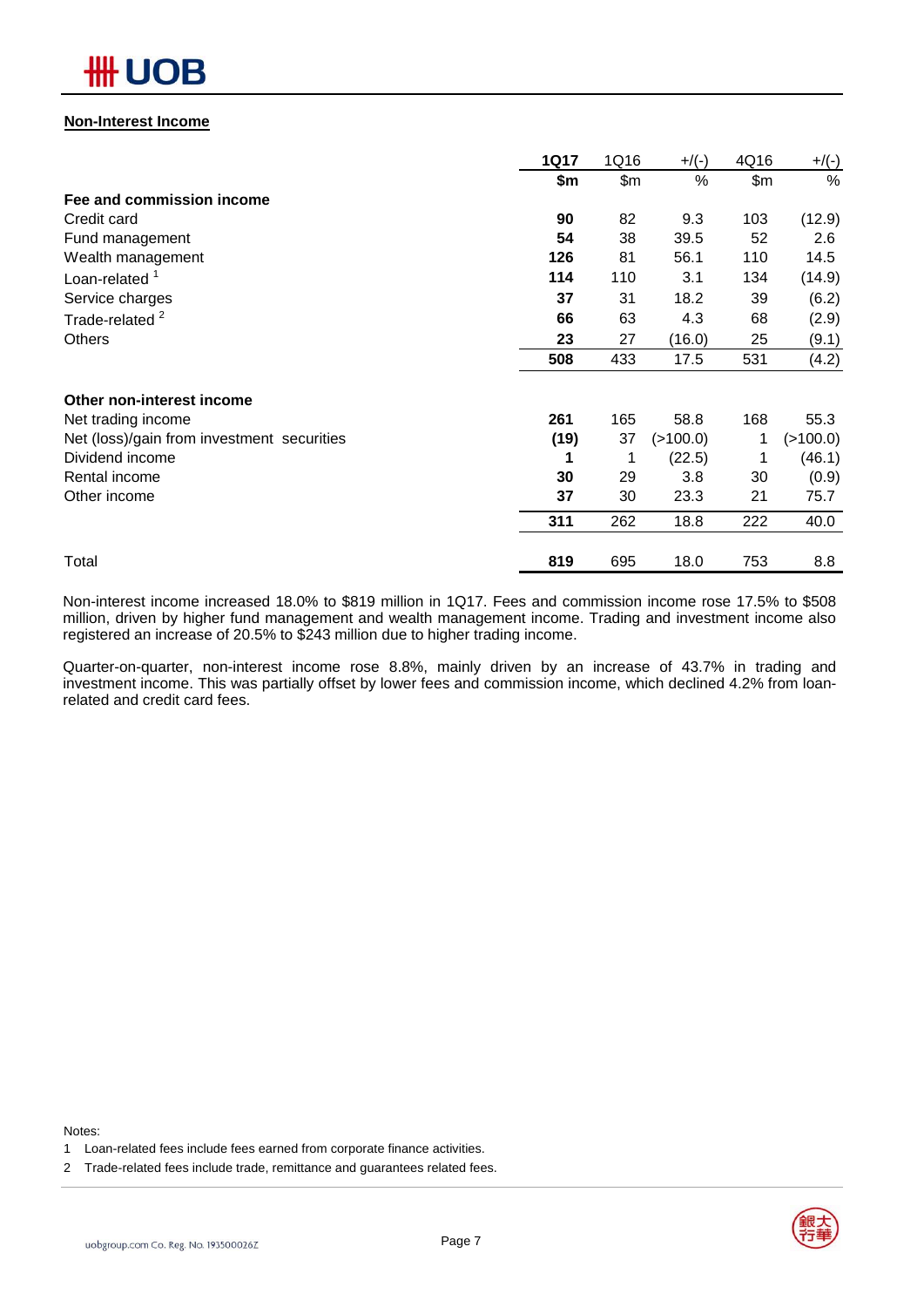# **HH UOB**

### **Operating Expenses**

|                          | <b>1Q17</b> | 1Q16   | $+$ /(-) | 4Q16   | $+/(-)$ |
|--------------------------|-------------|--------|----------|--------|---------|
|                          | \$m         | \$m\$  | %        | \$m\$  | $\%$    |
| <b>Staff costs</b>       | 526         | 506    | 4.1      | 514    | 2.5     |
| Other operating expenses |             |        |          |        |         |
| Revenue-related          | 214         | 194    | 10.2     | 227    | (6.0)   |
| Occupancy-related        | 87          | 81     | 6.8      | 80     | 8.2     |
| IT-related               | 78          | 71     | 9.7      | 70     | 11.8    |
| <b>Others</b>            | 52          | 42     | 22.1     | 66     | (21.7)  |
|                          | 430         | 389    | 10.7     | 443    | (3.0)   |
| Total                    | 957         | 894    | 7.0      | 957    |         |
| Of which,                |             |        |          |        |         |
| Depreciation of assets   | 66          | 54     | 22.7     | 59     | 11.9    |
| Manpower (number)        | 25,033      | 25,100 | (67)     | 24,853 | 180     |

Total expenses of \$957 million were 7% higher than a year ago, driven by higher base salaries and an increase in revenue-related expenses. The expense-to-income ratio was stable at 45.1%.

Quarter-on-quarter, total expenses were flat at \$957 million as the Group remained disciplined in its cost management initiatives.

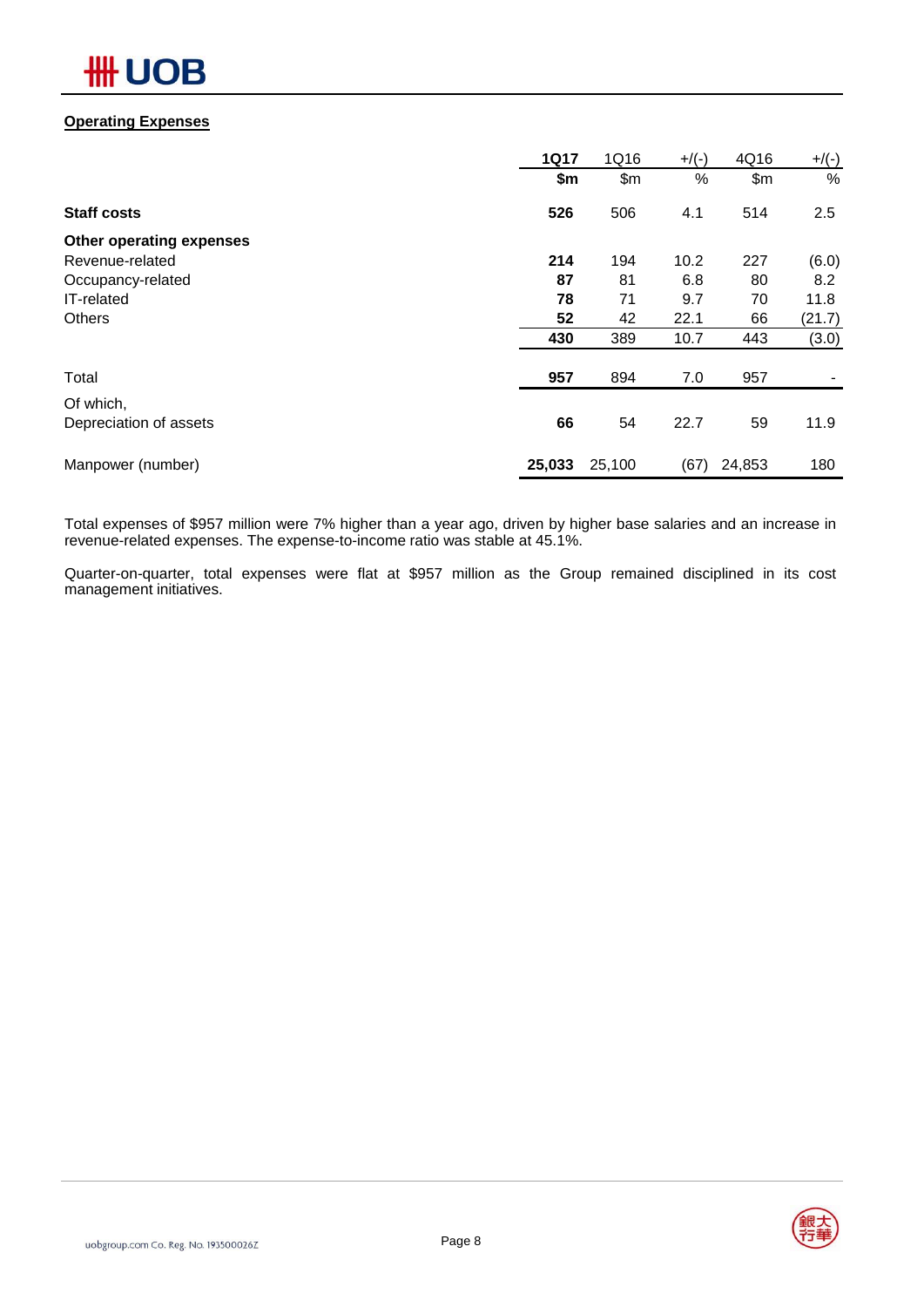### **Allowance for Credit and Other Losses**

|                                          | <b>1Q17</b>  | 1Q16           | $+$ /(-)   | 4Q16  | $+/(-)$  |
|------------------------------------------|--------------|----------------|------------|-------|----------|
|                                          | \$m          | \$m\$          | %          | \$m\$ | $\%$     |
| Specific allowance on loans <sup>1</sup> |              |                |            |       |          |
| Singapore                                | 178          | 33             | >100.0     | 171   | 4.1      |
| Malaysia                                 | 61           | 6              | >100.0     | 33    | 84.8     |
| Thailand                                 | 21           | 23             | (11.1)     | 37    | (44.7)   |
| Indonesia                                | 18           | 30             | (40.1)     | 65    | (72.0)   |
| Greater China <sup>2</sup>               | 0            | 9              | (98.5)     | 107   | (99.9)   |
| <b>Others</b>                            | (0)          | 31             | ( > 100.0) | 14    | (>100.0) |
|                                          | 277          | 133            | >100.0     | 428   | (35.2)   |
| Specific allowance on                    |              |                |            |       |          |
| securities and others                    | $\mathbf{2}$ | $\overline{7}$ | (67.2)     | 13    | (81.3)   |
| <b>General allowance</b>                 | (93)         | (23)           | (>100.0)   | (310) | 70.0     |
| Total                                    | 186          | 117            | 59.0       | 131   | 42.8     |

Total allowances for loans and other assets at \$186 million were 59% higher compared with a year ago. This was due to a release of general allowances that were no longer required on other assets relating to debt securities in 1Q16. Specific allowance on loans increased \$145 million from a year ago to \$277 million, largely from the oil and gas and shipping industries. Combined with a release in the general allowance, total credit costs on loans were maintained at 32 basis points. The Group's general allowance remained strong at \$2.6 billion and the ratio of general allowance to gross loans stood at 1.1% as at 31 March 2017.

Compared to last quarter, total allowance increased 42.8% to \$186 million as there was a release of general allowances that were no longer required on other assets including debt securities in 4Q16. Specific allowance on loans decreased \$151 million to \$277 million driven by a drop in allowance from exposures in the oil and gas and shipping industries this quarter.

Notes:

- 1 Specific allowance on loans by geography are classified according to where credit risks reside, largely represented by the borrower's country of incorporation/operation (for non-individuals) and residence (for individuals).
- 2 Comprise China, Hong Kong and Taiwan.

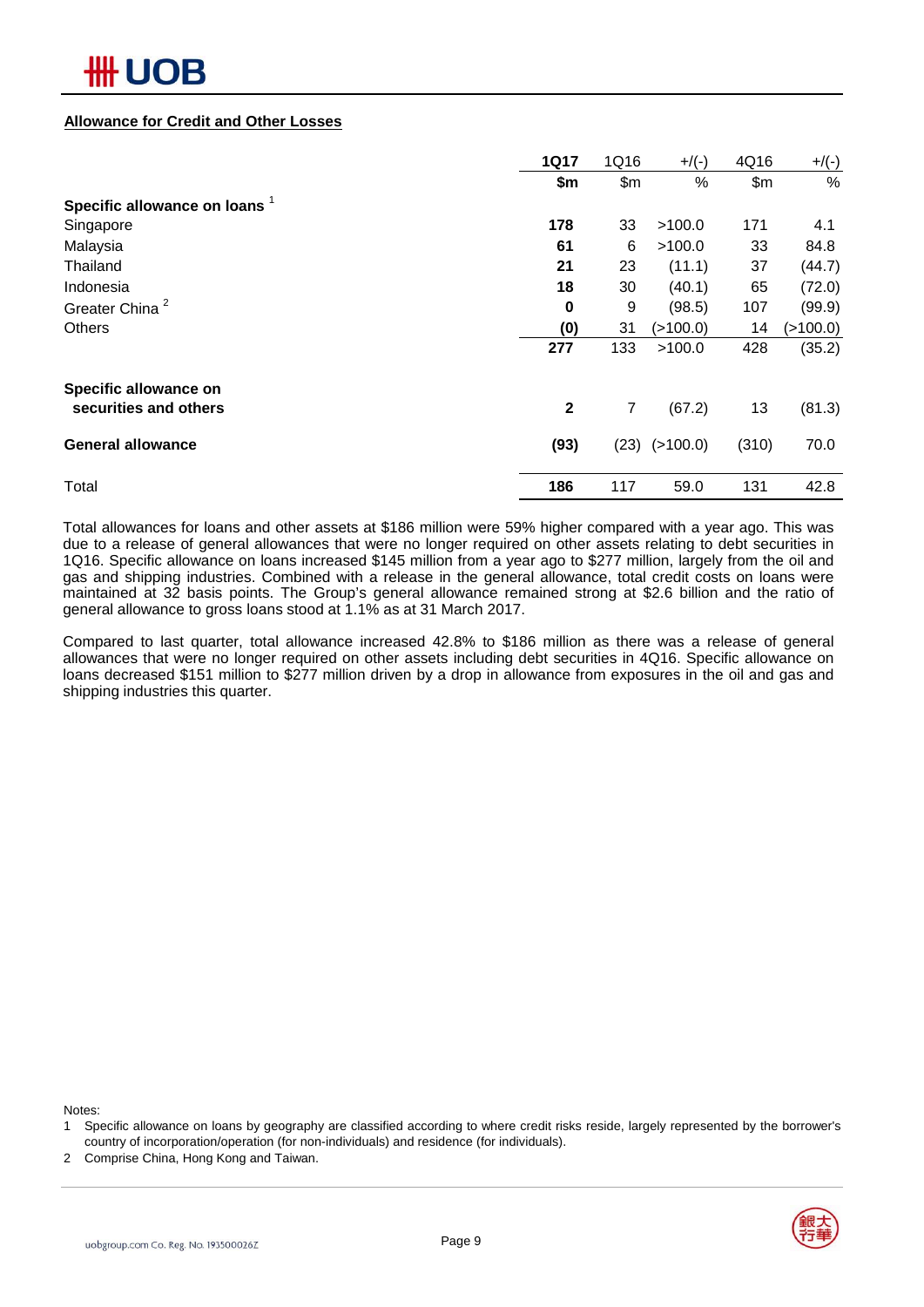# B

### **Customer Loans**

|                                                          | Mar-17  | Dec-16  | Mar-16  |
|----------------------------------------------------------|---------|---------|---------|
|                                                          | \$m     | \$m\$   | \$m     |
| Gross customer loans                                     | 229,120 | 225,662 | 209,360 |
| Less: Specific allowance                                 | 1,409   | 1,219   | 751     |
| General allowance                                        | 2,604   | 2,709   | 3,032   |
| Net customer loans                                       | 225,107 | 221,734 | 205,576 |
| <b>By industry</b>                                       |         |         |         |
| Transport, storage and communication                     | 9,698   | 9,780   | 9,388   |
| Building and construction                                | 52,795  | 52,281  | 46,729  |
| Manufacturing                                            | 17,018  | 15,747  | 16,562  |
| Financial institutions, investment and holding companies | 16,726  | 15,519  | 13,154  |
| General commerce                                         | 30,972  | 30,269  | 27,733  |
| Professionals and private individuals                    | 26,815  | 26,950  | 25,828  |
| Housing loans                                            | 62,038  | 61,451  | 58,345  |
| <b>Others</b>                                            | 13,057  | 13,665  | 11,620  |
| Total (gross)                                            | 229,120 | 225,662 | 209,360 |
| <b>By currency</b>                                       |         |         |         |
| Singapore dollar                                         | 113,098 | 112,160 | 110,574 |
| US dollar                                                | 46,885  | 45,079  | 35,202  |
| Malaysian ringgit                                        | 22,673  | 22,993  | 23,540  |
| Thai baht                                                | 12,758  | 12,423  | 10,864  |
| Indonesian rupiah                                        | 5,305   | 5,401   | 4,917   |
| <b>Others</b>                                            | 28,401  | 27,606  | 24,263  |
| Total (gross)                                            | 229,120 | 225,662 | 209,360 |
| <b>By maturity</b>                                       |         |         |         |
| Within 1 year                                            | 89,670  | 85,002  | 75,355  |
| Over 1 year but within 3 years                           | 42,398  | 43,665  | 40,581  |
| Over 3 years but within 5 years                          | 23,691  | 27,655  | 26,637  |
| Over 5 years                                             | 73,361  | 69,340  | 66,787  |
| Total (gross)                                            | 229,120 | 225,662 | 209,360 |
| By geography $1$                                         |         |         |         |
| Singapore                                                | 125,081 | 125,529 | 117,795 |
| Malaysia                                                 | 25,584  | 25,767  | 25,511  |
| Thailand                                                 | 13,681  | 13,226  | 11,382  |
| Indonesia                                                | 11,415  | 11,857  | 10,905  |
| <b>Greater China</b>                                     | 29,889  | 27,232  | 24,557  |
| <b>Others</b>                                            | 23,470  | 22,051  | 19,211  |
| Total (gross)                                            | 229,120 | 225,662 | 209,360 |

Gross loans amounted to \$229 billion at the end of the quarter, an increase of 9.4% year-on-year and 1.5% compared to previous quarter.

The loan growth in Singapore was 6.2% from a year ago and were little changed over the previous quarter to \$125 billion as at 31 March 2017. Regional countries continued to contribute a strong growth of 11.4% yearon-year.

Note:

<sup>1</sup> Loans by geography are classified according to where credit risks reside, largely represented by the borrower's country of incorporation/operation (for non-individuals) and residence (for individuals).

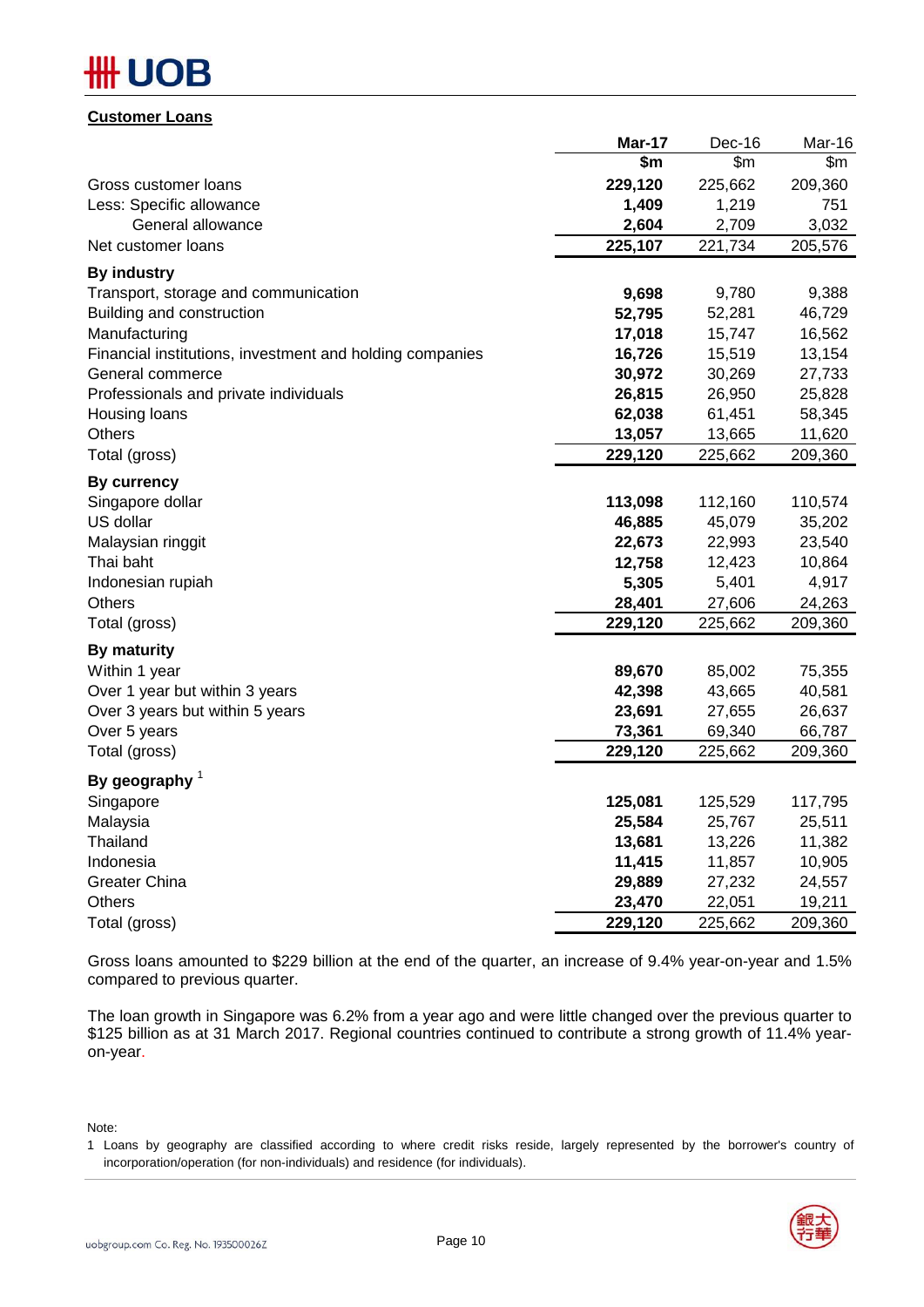

| <u>Non-Performing Assets</u>                             |            |              |            |              |            |              |
|----------------------------------------------------------|------------|--------------|------------|--------------|------------|--------------|
|                                                          |            | Mar-17       |            | Dec-16       |            | Mar-16       |
|                                                          |            | \$m          |            | \$m\$        |            | \$m\$        |
| Loans ("NPL")                                            |            | 3,399        |            | 3,328        |            | 2,841        |
| Debt securities and others                               |            | 144          |            | 152          |            | 175          |
| Non-Performing Assets ("NPA")                            |            | 3,543        |            | 3,480        |            | 3,016        |
| By grading                                               |            |              |            |              |            |              |
| Substandard                                              |            | 2,031        |            | 2,185        |            | 2,213        |
| Doubtful                                                 |            | 318          |            | 270          |            | 217          |
| Loss                                                     |            | 1,194        |            | 1,025        |            | 586          |
| Total                                                    |            | 3,543        |            | 3,480        |            | 3,016        |
| <b>By security</b>                                       |            |              |            |              |            |              |
| Secured by collateral type:                              |            |              |            |              |            |              |
| Properties                                               |            | 1,252        |            | 1,177        |            | 1,177        |
| Shares and debentures                                    |            | 39           |            | 39           |            | 25           |
| <b>Fixed deposits</b>                                    |            | 11           |            | 11           |            | 7            |
| Others <sup>1</sup>                                      |            | 460          |            | 613          |            | 476          |
|                                                          |            | 1,762        |            | 1,840        |            | 1,685        |
| Unsecured                                                |            | 1,781        |            | 1,640        |            | 1,331        |
| Total                                                    |            | 3,543        |            | 3,480        |            | 3,016        |
| By ageing                                                |            |              |            |              |            |              |
| Current                                                  |            | 377          |            | 343          |            | 400          |
| Within 90 days                                           |            | 306          |            | 285          |            | 401          |
| Over 90 to 180 days<br>Over 180 days                     |            | 596<br>2,264 |            | 646<br>2,206 |            | 356<br>1,859 |
| Total                                                    |            | 3,543        |            | 3,480        |            | 3,016        |
|                                                          |            |              |            |              |            |              |
| <b>Total allowance</b>                                   |            |              |            |              |            |              |
| Specific<br>General                                      |            | 1,513        |            | 1,322        |            | 903          |
| Total                                                    |            | 2,619        |            | 2,724        |            | 3,061        |
|                                                          |            | 4,132        |            | 4,046        |            | 3,964        |
|                                                          |            | <b>NPL</b>   |            | <b>NPL</b>   |            | <b>NPL</b>   |
|                                                          | <b>NPL</b> | ratio        | <b>NPL</b> | ratio        | <b>NPL</b> | ratio        |
| <b>NPL by industry</b>                                   | \$m        | $\%$         | \$m        | $\%$         | \$m\$      | $\%$         |
| Transport, storage and communication                     | 996        | 10.3         | 965        | 9.9          | 881        | 9.4          |
| Building and construction                                | 216        | 0.4          | 210        | 0.4          | 274        | 0.6          |
| Manufacturing                                            | 321        | 1.9          | 316        | 2.0          | 264        | 1.6          |
|                                                          |            |              | 76         |              |            |              |
| Financial institutions, investment and holding companies | 73         | 0.4          |            | 0.5          | 102        | 0.8          |
| General commerce                                         | 513        | 1.7          | 451        | 1.5          | 383        | 1.4          |
| Professionals and private individuals                    | 276        | 1.0          | 284        | 1.1          | 294        | 1.1          |
| Housing loans                                            | 637        | 1.0          | 618        | 1.0          | 542        | 0.9          |
| Others                                                   | 367        | 2.8          | 408        | 3.0          | 101        | 0.9          |



Total **3,399 1.5** 3,328 1.5 2,841 1.4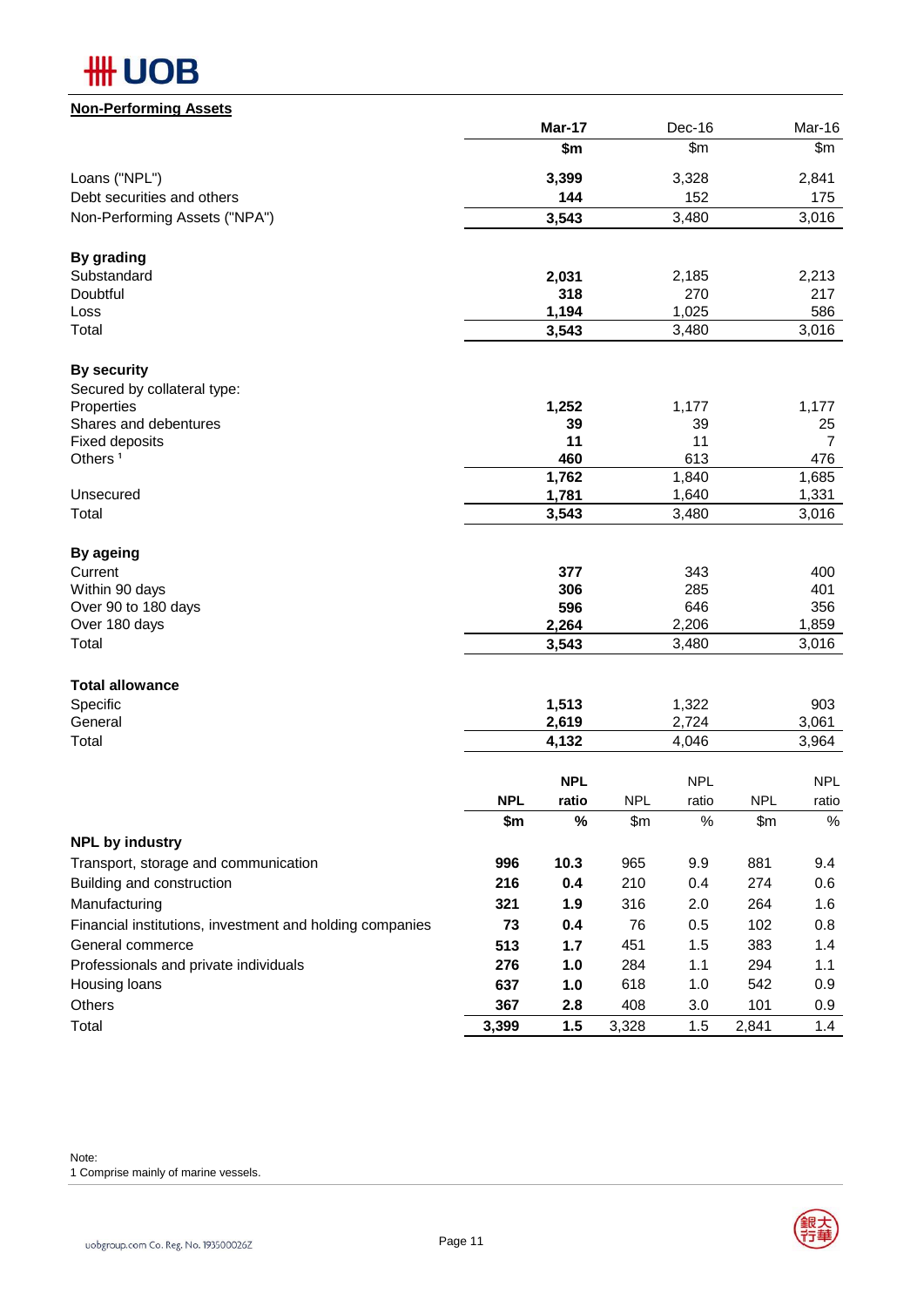# **HH UOB**

### **Non-Performing Assets** *(cont'd)*

|                            | <b>Total allowance</b> |            |                 |                |                   |
|----------------------------|------------------------|------------|-----------------|----------------|-------------------|
|                            |                        | <b>NPL</b> | <b>Specific</b> | as a % of      | as a % of         |
|                            | <b>NPA/NPL</b>         | ratio      | allowance       | <b>NPA/NPL</b> | unsecured NPA/NPL |
| NPL by geography $1$       | \$m                    | %          | \$m\$           | %              | %                 |
| Singapore                  |                        |            |                 |                |                   |
| Mar-17                     | 1,358                  | $1.1$      | 605             | 172.1          | 342.2             |
| Dec-16                     | 1,291                  | 1.0        | 468             | 179.6          | 387.0             |
| Mar-16                     | 1,067                  | 0.9        | 250             | 230.3          | 684.4             |
| Malaysia                   |                        |            |                 |                |                   |
| Mar-17                     | 487                    | 1.9        | 134             | 112.1          | 295.1             |
| Dec-16                     | 487                    | 1.9        | 82              | 103.7          | 376.9             |
| Mar-16                     | 401                    | 1.6        | 60              | 129.9          | 548.4             |
| Thailand                   |                        |            |                 |                |                   |
| Mar-17                     | 370                    | 2.7        | 138             | 107.3          | 268.2             |
| Dec-16                     | 360                    | 2.7        | 134             | 106.4          | 267.8             |
| Mar-16                     | 250                    | 2.2        | 94              | 123.2          | 308.0             |
| Indonesia                  |                        |            |                 |                |                   |
| Mar-17                     | 623                    | 5.5        | 216             | 48.5           | 119.4             |
| Dec-16                     | 638                    | 5.4        | 208             | 44.8           | 134.3             |
| Mar-16                     | 564                    | 5.2        | 174             | 39.9           | 116.0             |
| Greater China              |                        |            |                 |                |                   |
| Mar-17                     | 304                    | 1.0        | 223             | 106.9          | 141.3             |
| Dec-16                     | 307                    | 1.1        | 230             | 106.5          | 140.3             |
| Mar-16                     | 158                    | 0.6        | 51              | 91.8           | 162.9             |
| Others                     |                        |            |                 |                |                   |
| <b>Mar-17</b>              | 257                    | $1.1$      | 93              | 41.2           | 73.6              |
| Dec-16                     | 245                    | 1.1        | 97              | 44.5           | 62.3              |
| Mar-16                     | 401                    | 2.1        | 122             | 31.7           | 39.0              |
| <b>Group NPL</b>           |                        |            |                 |                |                   |
| <b>Mar-17</b>              | 3,399                  | 1.5        | 1,409           | 118.1          | 244.2             |
| Dec-16                     | 3,328                  | 1.5        | 1,219           | 118.0          | 262.4             |
| Mar-16                     | 2,841                  | 1.4        | 751             | 133.2          | 325.3             |
| Debt securities and others |                        |            |                 |                |                   |
| <b>Mar-17</b>              | 144                    |            | 104             | 82.6           | 86.2              |
| Dec-16                     | 152                    |            | 103             | 77.6           | 82.4              |
| Mar-16                     | 175                    |            | 152             | 103.1          | 107.4             |
| <b>Group NPA</b>           |                        |            |                 |                |                   |
| Mar-17                     | 3,543                  |            | 1,513           | 116.6          | 232.0             |
| Dec-16                     | 3,480                  |            | 1,322           | 116.3          | 246.7             |
| Mar-16                     | 3,016                  |            | 903             | 131.4          | 297.8             |

Non-performing loans ("NPL") ratio was stable at 1.5% as at 31 March 2017. NPL coverage remained high at 118.1% or 244.2% after taking collateral into account.

Group NPL increased 19.6% from a year ago to \$3.4 billion attributable to new NPLs from the oil and gas and shipping industries. As compared to the previous quarter, Group NPL increased by \$71 million mainly due to new NPLs in Singapore and Australia.

Note:

<sup>1</sup> Non-performing loans by geography are classified according to where credit risks reside, largely represented by the borrower's country of incorporation/ operation (for non-individuals) and residence (for individuals).

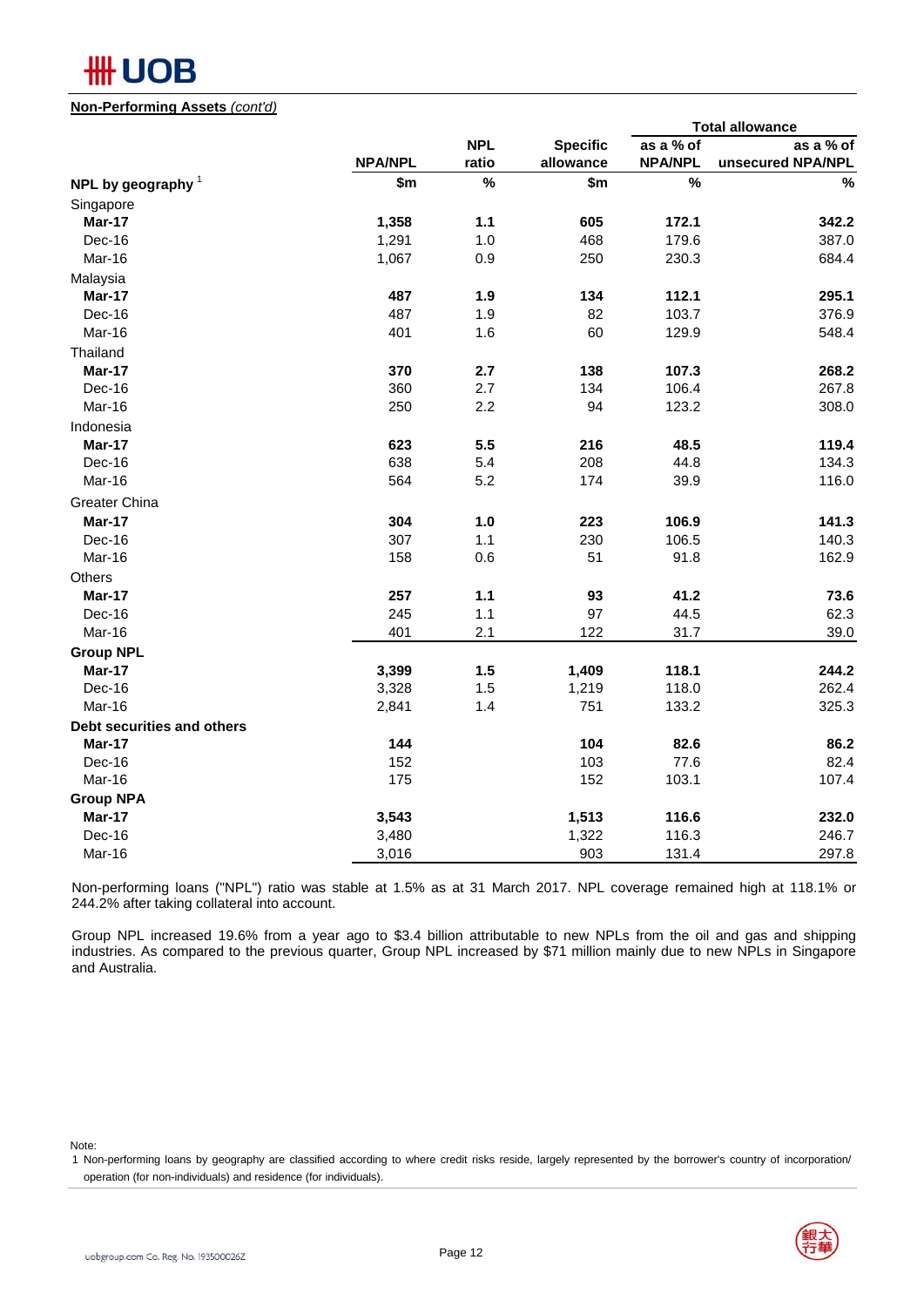# **OB**

### **Customer Deposits**

|                                         | Mar-17  | Dec-16  | Mar-16  |
|-----------------------------------------|---------|---------|---------|
|                                         | \$m     | \$m     | \$m     |
| By product                              |         |         |         |
| <b>Fixed deposits</b>                   | 134,638 | 133,966 | 136,046 |
| Savings deposits                        | 62,684  | 61,951  | 57,368  |
| <b>Current accounts</b>                 | 53,953  | 51,690  | 51,572  |
| Others                                  | 8,398   | 7,707   | 9,793   |
| Total                                   | 259,672 | 255,314 | 254,779 |
| By maturity                             |         |         |         |
| Within 1 year                           | 253,504 | 249,750 | 247,085 |
| Over 1 year but within 3 years          | 3,939   | 3,589   | 5,472   |
| Over 3 years but within 5 years         | 1,087   | 978     | 832     |
| Over 5 years                            | 1,143   | 997     | 1,390   |
| Total                                   | 259,672 | 255,314 | 254,779 |
| By currency                             |         |         |         |
| Singapore dollar                        | 126,542 | 122,736 | 122,817 |
| US dollar                               | 60,750  | 59,425  | 61,595  |
| Malaysian ringgit                       | 25,000  | 25,295  | 25,266  |
| Thai baht                               | 13,497  | 13,049  | 11,776  |
| Indonesian rupiah                       | 5,568   | 5,741   | 5,283   |
| Others                                  | 28,316  | 29,068  | 28,042  |
| Total                                   | 259,672 | 255,314 | 254,779 |
| Group Loan/Deposit ratio (%)            | 86.7    | 86.8    | 80.7    |
| Singapore dollar Loan/Deposit ratio (%) | 87.8    | 89.7    | 88.1    |
| US dollar Loan/Deposit ratio (%)        | 75.7    | 74.6    | 56.7    |

Customer deposits increased 1.9% from a year ago and 1.7% quarter-on-quarter to \$260 billion as at 31 March 2017, mainly from growth in the Singapore dollar deposits.

As at 31 March 2017, the Group's loan-to-deposit ratio and Singapore dollar loan-to-deposit ratio remained healthy at 86.7% and 87.8% respectively.

### **Debts Issued**

|                               | Mar-17 | Dec-16 | Mar-16        |
|-------------------------------|--------|--------|---------------|
|                               | \$m\$  | \$m    | $\mathsf{Sm}$ |
| <b>Unsecured</b>              |        |        |               |
| Subordinated debts            | 6,540  | 5,926  | 5,804         |
| Commercial papers             | 13,646 | 14.364 | 8,458         |
| Fixed and floating rate notes | 2,099  | 3,408  | 4,055         |
| <b>Others</b>                 | 1,653  | 1,687  | 1,584         |
| <b>Secured</b>                |        |        |               |
| Covered bonds                 | 2,177  | 758    | 761           |
| Total                         | 26,115 | 26,143 | 20,662        |
| Due within 1 year             | 14,159 | 16,172 | 11,295        |
| Due after 1 year              | 11,956 | 9,971  | 9,367         |
| Total                         | 26,115 | 26,143 | 20,662        |

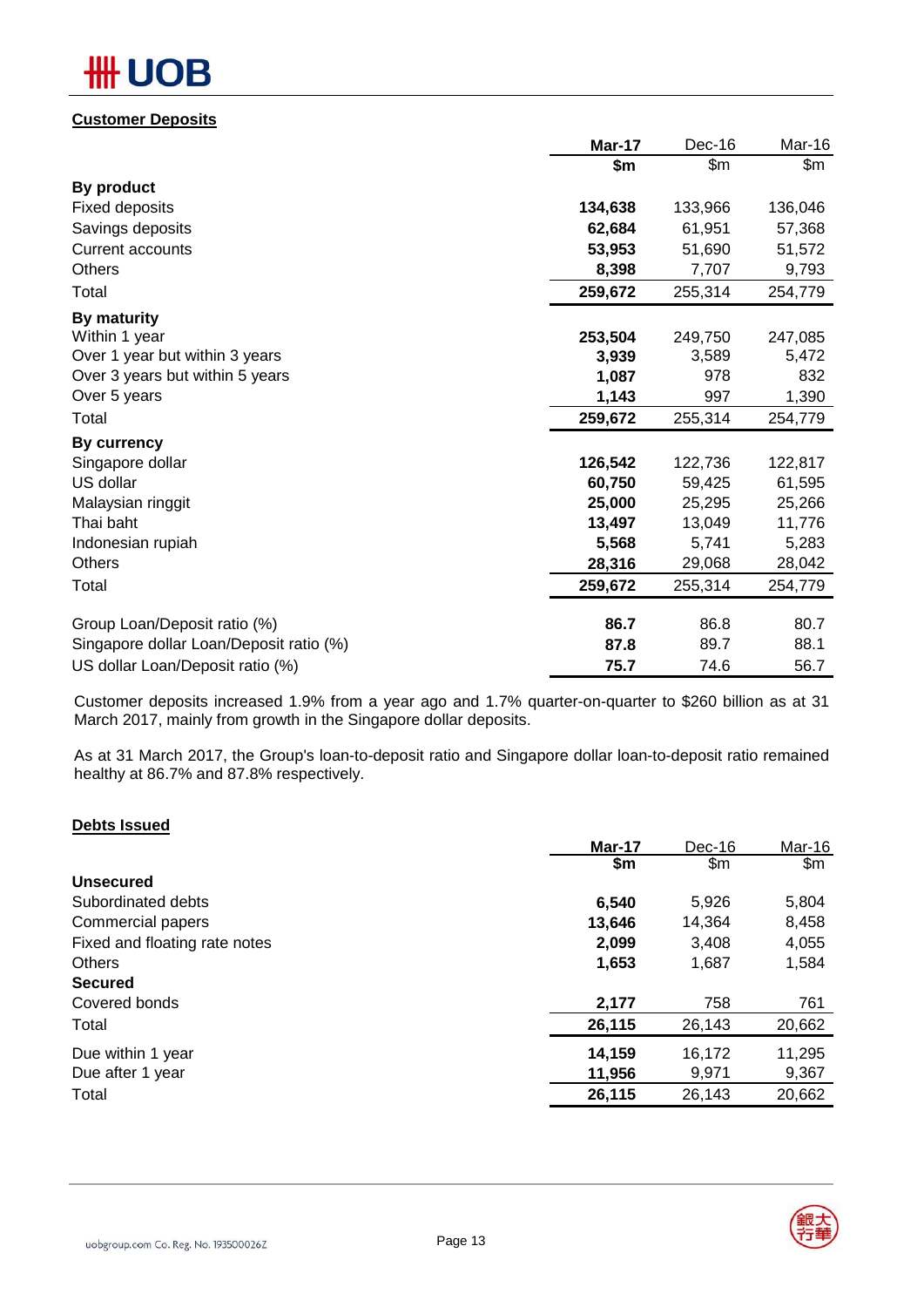

### **Shareholders' Equity**

|                                                    | Mar-17    | Dec-16 | Mar-16 |
|----------------------------------------------------|-----------|--------|--------|
|                                                    | <b>Sm</b> | \$m    | \$m    |
| Shareholders' equity                               | 33.739    | 32.873 | 30,629 |
| Add: Revaluation surplus                           | 4.517     | 4.456  | 4,360  |
| Shareholders' equity including revaluation surplus | 38,256    | 37.329 | 34,989 |

Shareholders' equity increased by 10.2% from a year ago to \$33.7 billion as at 31 March 2017 due to higher retained earnings and strong shareholders' participation in the scrip dividend scheme. Compared with 4Q16, shareholders' equity rose 2.6% mainly due to higher retained earnings.

As at 31 March 2017, revaluation surplus of \$4.52 billion relating to the Group's properties, is not recognised in the financial statements.

### **Changes in Issued Shares of the Bank**

| <b>Number of shares</b> |           |  |
|-------------------------|-----------|--|
| <b>1Q17</b>             | 1Q16      |  |
| '000                    | '000      |  |
|                         |           |  |
| 1,646,966               | 1,614,544 |  |
|                         | 5,026     |  |
| 1,646,966               | 1,619,570 |  |
|                         |           |  |
| (11, 274)               | (12, 281) |  |
| 79                      |           |  |
| (11, 195)               | (12, 279) |  |
| 1,635,771               | 1,607,291 |  |
|                         |           |  |

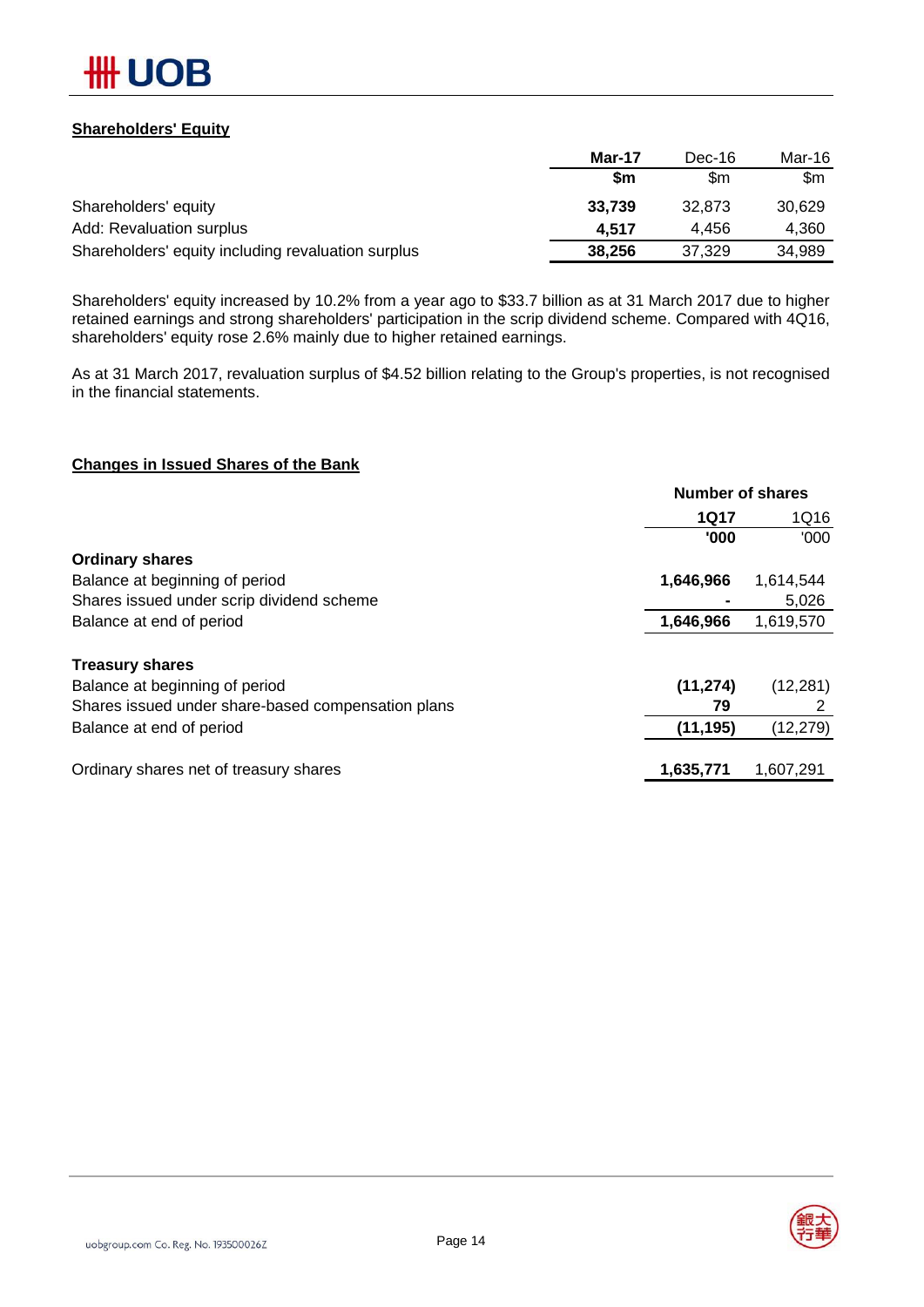

### **Performance by Business Segment**

Segmental reporting is prepared based on the Group's internal organisational structure. The Banking Group is organised into three major business segments – Group Retail, Group Wholesale Banking and Global Markets. Others segment includes non-banking activities and corporate functions.

### **Group Retail ("GR")**

GR segment covers personal and small enterprise customers.

Customers have access to a diverse range of products and services, including deposits, insurance, card, wealth management, investment, loan and trade financing products which are available across the Group's global branch network.

Profit before tax increased 18% to \$449 million as compared to a year ago. The double digit growth was supported by higher net interest income and fee income from wealth management and credit card products, partly offset by higher revenue-related expenses. Compared to the previous quarter, profit before tax increased 12%, led by higher noninterest income supported by growth in wealth management, lower revenue-related expenses and allowances for credit losses.

### **Group Wholesale Banking ("GWB")**

GWB encompasses corporate and institutional client segments which include medium and large enterprises, local corporations, multi-national corporations, financial institutions, government-linked entities, financial sponsors and property funds.

GWB provides customers with a broad range of products and services, including financing, trade services, cash management, capital markets solutions and advisory, treasury products and bank notes.

Profit before tax declined 25% to \$443 million from a year ago. Improvement in operating profit from higher noninterest income attributable to treasury sales, trade and cash management products, was offset by higher allowances, largely from the oil and gas sectors. Compared to the previous quarter, profit before tax improved by 42% due to lower allowances for credit and other losses.

#### **Global Markets ("GM")**

GM provides a comprehensive suite of treasury products and services across multi asset classes which includes foreign exchange, interest rate, credit, commodities, equities and structured investment products to help customers manage market risks and volatility. GM also engages in market making activities and management of funding and liquidity.

Income from products and services offered to customers of Group Retail and Group Wholesale Banking are reflected in the respective client segments.

Profit before tax declined 12% to \$64 million as compared to a year ago due to unfavourable foreign exchange movement, partly offset by higher net interest income. Compared to the previous quarter, profit before tax improved 39% supported by higher non-interest income from sale of government bonds and gain on derivatives.

#### **Others**

Others segment includes corporate support functions and decisions not attributable to business segments mentioned above and other activities, which comprises property, insurance and investment management.

Other segment recorded a gain of \$58 million as compared to a year ago, supported by higher income from fund management, central treasury activities, share of associates' profits and write-back of general allowances. Profit before tax decreased quarter on quarter due to lower write-back of general allowances.

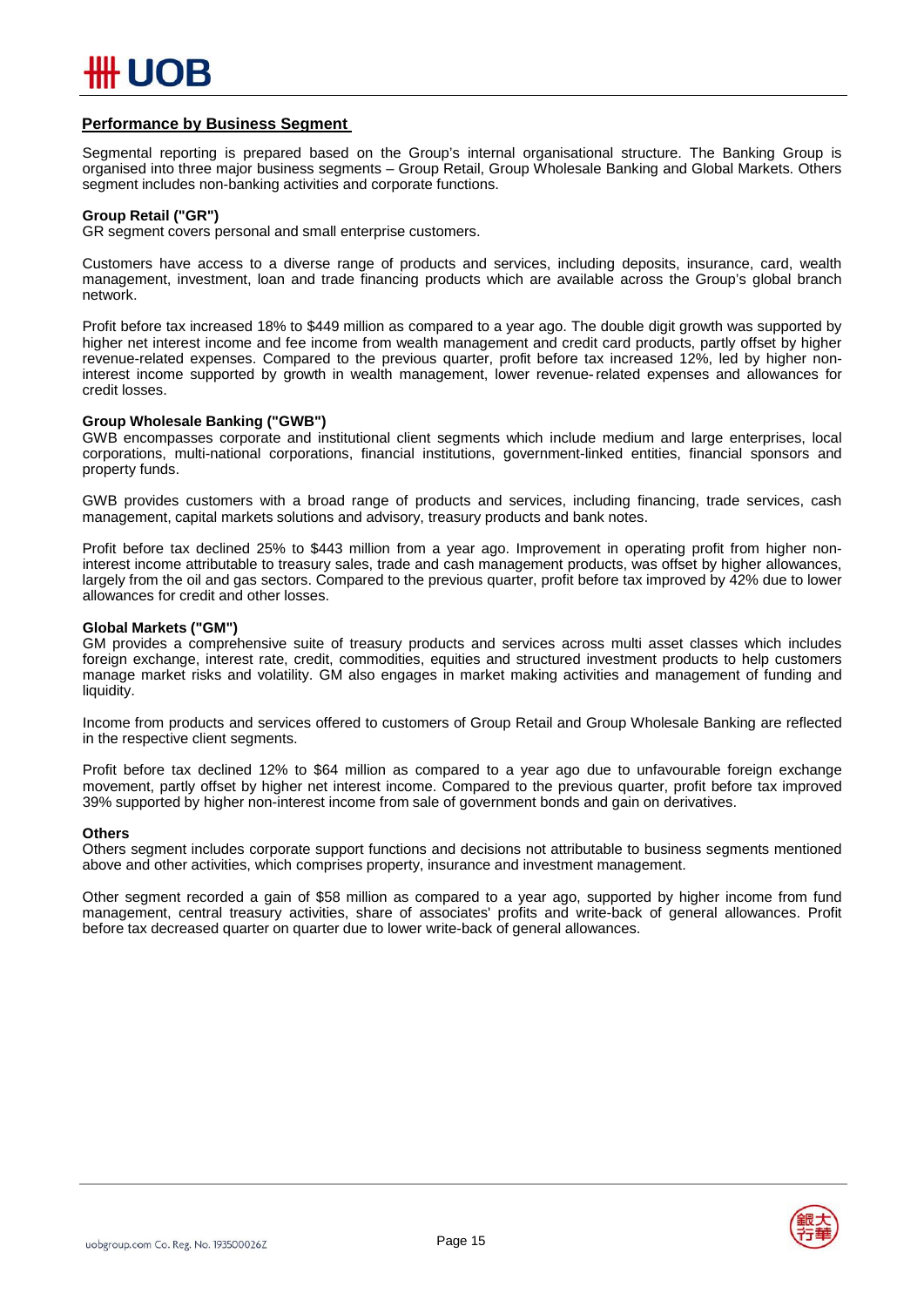# **#H UOB**

# **Performance by Business Segment** <sup>1</sup> *(cont'd)*

| Selected income statement items                  | <b>GR</b> | <b>GWB</b>     | <b>GM</b>                    | <b>Others</b> | <b>Total</b> |
|--------------------------------------------------|-----------|----------------|------------------------------|---------------|--------------|
|                                                  | \$m       | \$m\$          | \$m                          | \$m           | \$m          |
| <b>1Q17</b>                                      |           |                |                              |               |              |
| Net interest income                              | 626       | 609            | 51                           | 17            | 1,303        |
| Non-interest income                              | 333       | 284            | 80                           | 122           | 819          |
| Operating income                                 | 959       | 893            | 131                          | 140           | 2,123        |
| Operating expenses                               | (466)     | (203)          | (67)                         | (221)         | (957)        |
| Allowance for credit and other losses            | (44)      | (246)          |                              | 104           | (186)        |
| Share of profit of associates and joint ventures |           | (1)            |                              | 35            | 34           |
| Profit before tax                                | 449       | 443            | 64                           | 58            | 1,014        |
| Tax                                              |           |                |                              |               | (203)        |
| Profit for the financial period                  |           |                |                              |               | 811          |
| <b>Other information:</b>                        |           |                |                              |               |              |
| Capital expenditure                              | 10        | 6              | $\mathbf 2$                  | 63            | 81           |
| Depreciation of assets                           | 4         | 3              | 1                            | 57            | 66           |
| 1Q16                                             |           |                |                              |               |              |
| Net interest income                              | 596       | 621            | 24                           | 34            | 1,275        |
| Non-interest income                              | 265       | 264            | 124                          | 42            | 695          |
| Operating income                                 | 861       | 885            | 148                          | 75            | 1,969        |
| Operating expenses                               | (437)     | (200)          | (75)                         | (182)         | (894)        |
| Allowance for credit and other losses            | (43)      | (92)           | ٠                            | 18            | (117)        |
| Share of profit of associates and joint ventures |           |                | $\qquad \qquad \blacksquare$ | (30)          | (30)         |
| Profit before tax                                | 381       | 593            | 73                           | (120)         | 927          |
| Tax                                              |           |                |                              |               | (158)        |
| Profit for the financial period                  |           |                |                              |               | 769          |
| <b>Other information:</b>                        |           |                |                              |               |              |
| Capital expenditure                              | 5         | 5              | 3                            | 63            | 76           |
| Depreciation of assets                           | 4         | $\overline{c}$ | 1                            | 46            | 54           |
|                                                  |           |                |                              |               |              |
| 4Q16<br>Net interest income                      | 628       | 618            | 55                           | (25)          | 1,276        |
| Non-interest income                              | 322       | 294            | 61                           | 76            | 753          |
| Operating income                                 | 950       | 912            | 116                          | 50            | 2,028        |
| Operating expenses                               | (489)     | (200)          | (70)                         | (198)         | (957)        |
| Allowance for credit and other losses            | (60)      | (399)          |                              | 328           | (131)        |
| Share of profit of associates and joint ventures |           | (1)            | ٠                            | (20)          | (21)         |
| Profit before tax                                | 401       | 312            | 46                           | 161           | 920          |
| Tax                                              |           |                |                              |               | (177)        |
| Profit for the financial period                  |           |                |                              |               | 742          |
| Other information:                               |           |                |                              |               |              |
| Capital expenditure                              | 12        | 9              | 4                            | 102           | 127          |
| Depreciation of assets                           | 4         | 3              | 1                            | 50            | 59           |

Notes:

1 Transfer prices between operating segments are on arm's length basis in a manner similar to transactions with third parties.

2 Comparative segment information for prior periods will be adjusted for changes in organisational structure and management reporting methodology.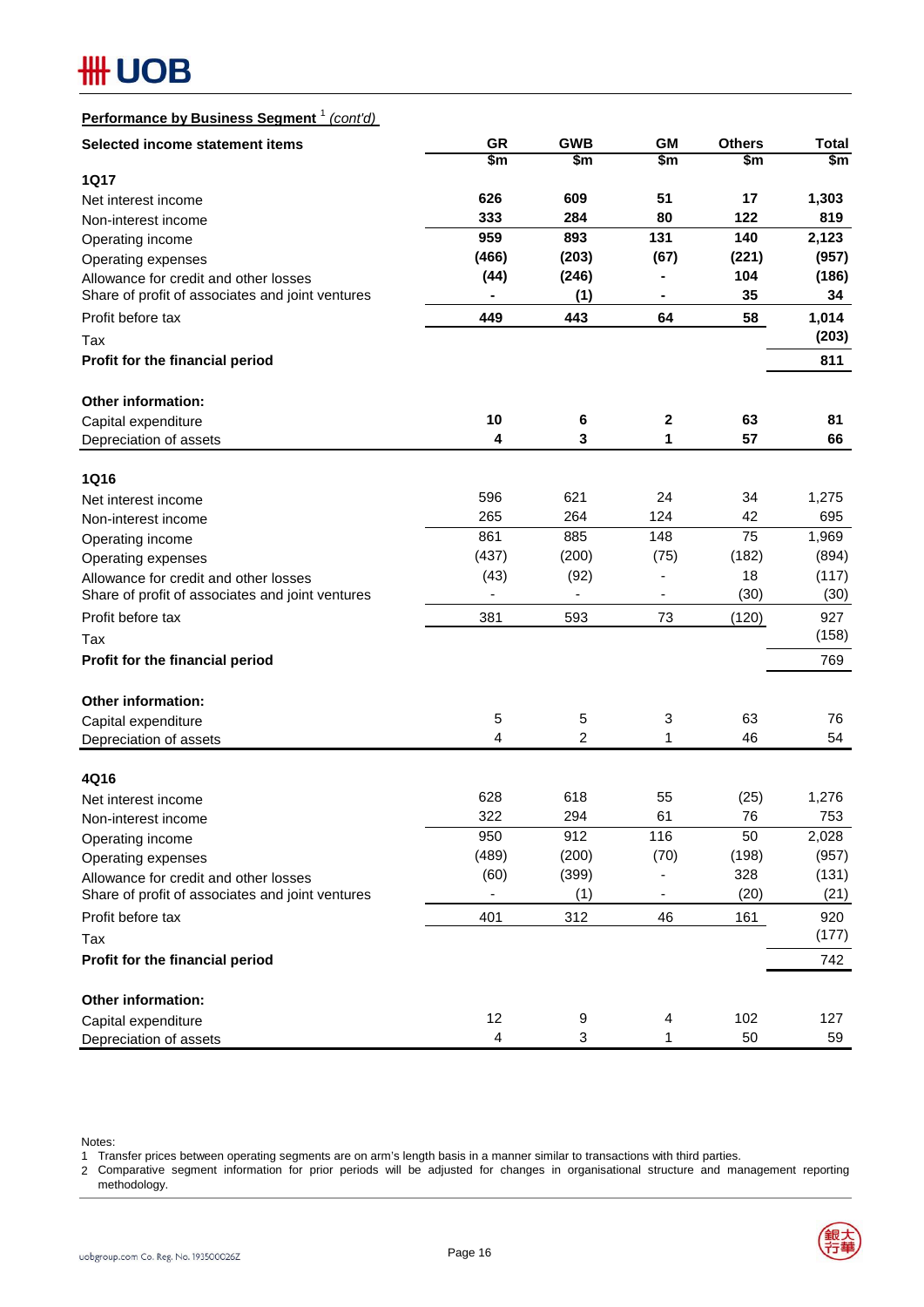# **#H UOB**

# **Performance by Business Segment** <sup>1</sup> *(cont'd)*

| Selected balance sheet items                | <b>GR</b> | <b>GWB</b> | <b>GM</b>                | <b>Others</b>            | <b>Total</b> |
|---------------------------------------------|-----------|------------|--------------------------|--------------------------|--------------|
|                                             | \$m       | \$m        | \$m                      | \$m                      | \$m          |
| At 31 March 2017                            |           |            |                          |                          |              |
| <b>Segment assets</b>                       | 98,519    | 156,401    | 45,712                   | 36,648                   | 337,281      |
| Intangible assets                           | 1,318     | 2,089      | 660                      | 81                       | 4,148        |
| Investment in associates and joint ventures |           | 86         |                          | 1,058                    | 1,145        |
| <b>Total assets</b>                         | 99,837    | 158,577    | 46,373                   | 37,787                   | 342,574      |
| <b>Segment liabilities</b>                  | 128,961   | 137,279    | 25,222                   | 17,199                   | 308,660      |
| <b>Other information:</b>                   |           |            |                          |                          |              |
| Gross customer loans                        | 98,330    | 130,689    | 101                      | (0)                      | 229,120      |
| Non-performing assets                       | 1,075     | 2,453      | 16                       | $\overline{\phantom{0}}$ | 3,543        |
| At 31 December 2016                         |           |            |                          |                          |              |
| <b>Segment assets</b>                       | 97,781    | 153,242    | 47,699                   | 36,045                   | 334,768      |
| Intangible assets                           | 1,319     | 2,090      | 661                      | 81                       | 4,151        |
| Investment in associates and joint ventures |           | 79         | $\overline{\phantom{a}}$ | 1,029                    | 1,109        |
| Total assets                                | 99,100    | 155,412    | 48,360                   | 37,155                   | 340,028      |
| <b>Segment liabilities</b>                  | 127,114   | 127,485    | 33,571                   | 18,816                   | 306,986      |
| <b>Other information:</b>                   |           |            |                          |                          |              |
| Gross customer loans                        | 97,570    | 127,956    | 128                      | 8                        | 225,662      |
| Non-performing assets                       | 1,059     | 2,400      | 16                       | 5                        | 3,480        |
| At 31 March 2016                            |           |            |                          |                          |              |
| <b>Segment assets</b>                       | 93,065    | 133,403    | 58,884                   | 39,078                   | 324,430      |
| Intangible assets                           | 1,319     | 2,090      | 660                      | 73                       | 4,142        |
| Investment in associates and joint ventures |           | 40         | ÷,                       | 1,054                    | 1,093        |
| <b>Total assets</b>                         | 94,383    | 135,532    | 59,545                   | 40,205                   | 329,666      |
| <b>Segment liabilities</b>                  | 118,895   | 136,098    | 24,296                   | 19,588                   | 298,877      |
| <b>Other information:</b>                   |           |            |                          |                          |              |
| Gross customer loans                        | 92,919    | 116,407    | 25                       | 9                        | 209,360      |
| Non-performing assets                       | 943       | 1,989      | 17                       | 67                       | 3,016        |

Notes:

1 Transfer prices between operating segments are on arm's length basis in a manner similar to transactions with third parties.

2 Comparative segment information for prior periods will be adjusted for changes in organisational structure and management reporting methodology.

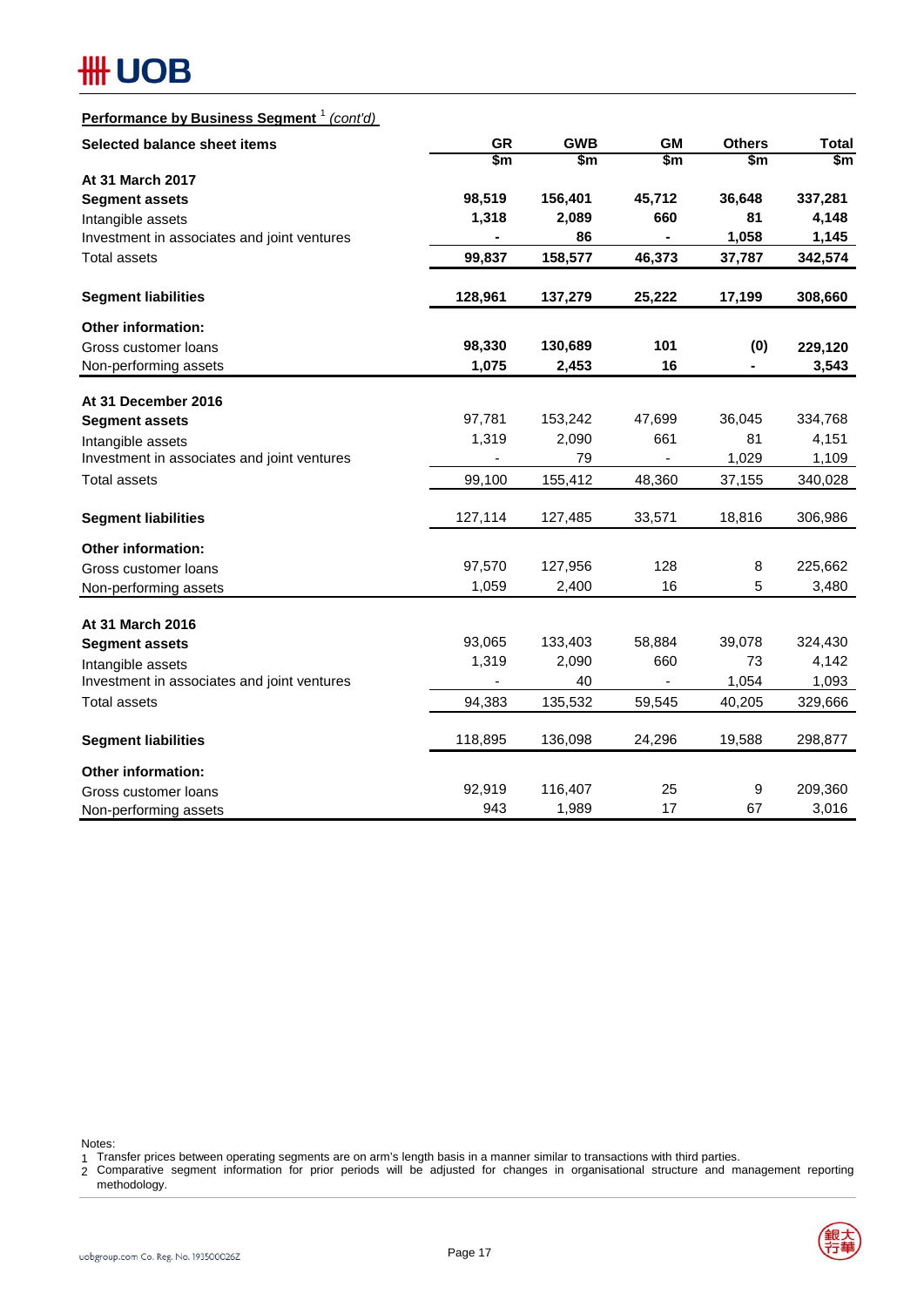### **Performance by Geographical Segment** <sup>1</sup>

|                               | <b>1Q17</b> | 1Q16  | 4Q16  |
|-------------------------------|-------------|-------|-------|
|                               | \$m\$       | \$m\$ | \$m\$ |
| <b>Total operating income</b> |             |       |       |
| Singapore                     | 1,203       | 1,141 | 1,118 |
| Malaysia                      | 247         | 250   | 245   |
| Thailand                      | 210         | 192   | 220   |
| Indonesia                     | 118         | 112   | 124   |
| <b>Greater China</b>          | 196         | 155   | 173   |
| <b>Others</b>                 | 148         | 119   | 149   |
| Total                         | 2,123       | 1,969 | 2,028 |
|                               |             |       |       |
| <b>Profit before tax</b>      |             |       |       |
| Singapore                     | 551         | 661   | 581   |
| Malaysia                      | 154         | 137   | 136   |
| Thailand                      | 40          | 38    | 49    |
| Indonesia                     | 23          | 19    | 4     |
| <b>Greater China</b>          | 115         | 66    | 91    |
| <b>Others</b>                 | 129         | 5     | 59    |

The Group's total operating income rose 7.8% from a year ago to \$2.12 billion led by growth in core income, in particular Singapore, Greater China and Thailand. Compared with 4Q16, total operating income increased 4.6% largely contributed by Singapore.

Total **1,014** 927 920

The Group's profit before tax grew 9.3% from a year ago and 10.2% from 4Q16 mainly due to higher contribution from banking operations in overseas and associated companies. Singapore contribution was lower due to write-back of general allowances.

|                      | Mar-17  | Dec-16  | Mar-16  |
|----------------------|---------|---------|---------|
|                      | \$m     | \$m\$   | \$m\$   |
| <b>Total assets</b>  |         |         |         |
| Singapore            | 210,603 | 210,937 | 207,651 |
| Malaysia             | 33,969  | 33,845  | 33,182  |
| Thailand             | 17,766  | 18,031  | 16,241  |
| Indonesia            | 9,528   | 9,840   | 8,364   |
| <b>Greater China</b> | 40,623  | 40,233  | 35,607  |
| <b>Others</b>        | 25,938  | 22,991  | 24,479  |
|                      | 338,426 | 335,877 | 325,524 |
| Intangible assets    | 4,148   | 4,151   | 4,142   |
| Total                | 342,574 | 340,028 | 329,666 |

Note:

1 Based on the location where the transactions and assets are booked. Information is stated after elimination of inter-segment transactions.

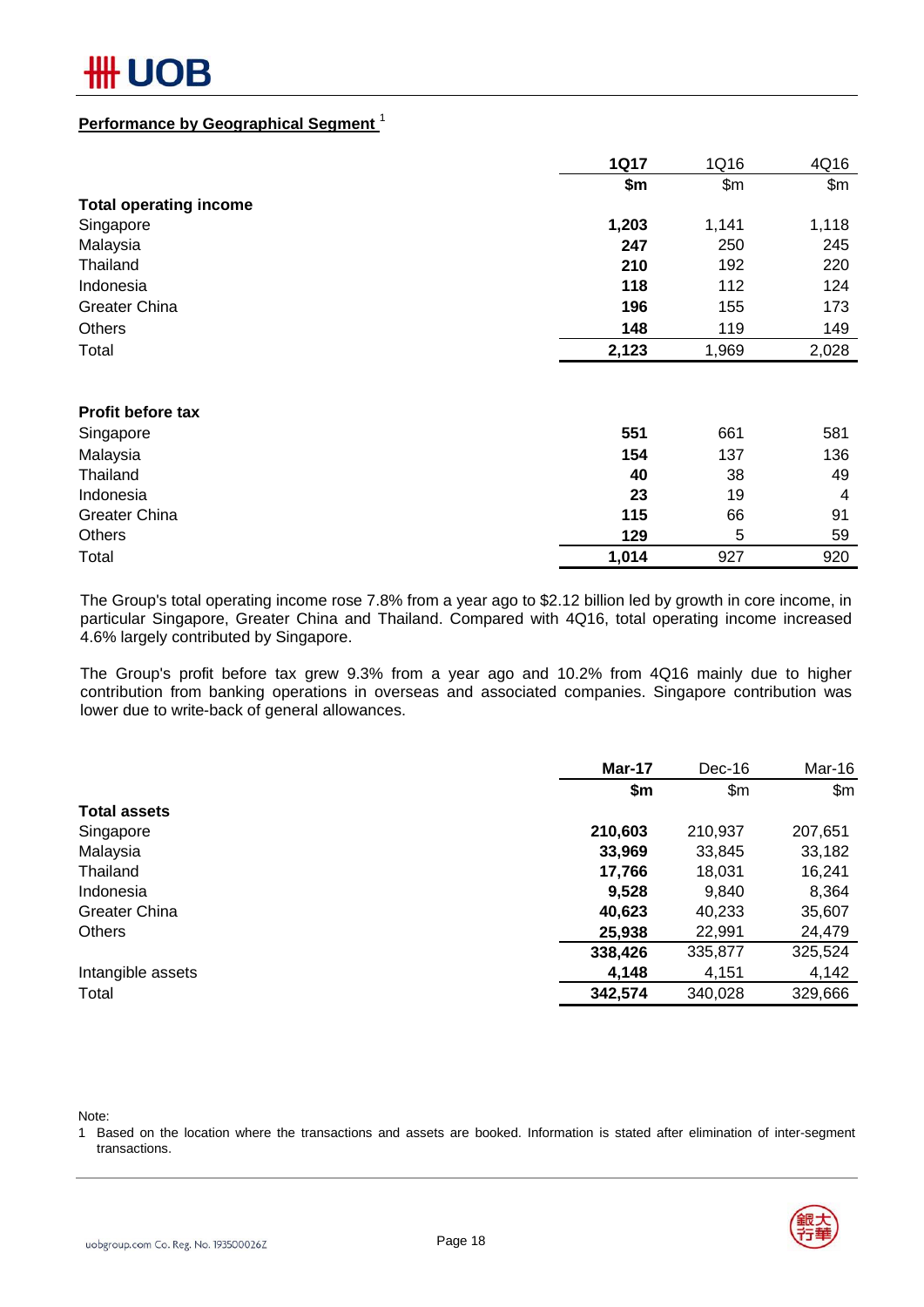# IOB

## **Capital Adequacy and Leverage Ratios** 1,2,3

|                                                               | Mar-17  | Dec-16         | Mar-16  |
|---------------------------------------------------------------|---------|----------------|---------|
|                                                               | \$m     | $\mathsf{S}$ m | \$m\$   |
| Share capital                                                 | 4,258   | 4,257          | 3,803   |
| Disclosed reserves/others                                     | 27,239  | 26,384         | 25,351  |
| Regulatory adjustments                                        | (3,570) | (2,685)        | (3,217) |
| <b>Common Equity Tier 1 Capital ("CET1")</b>                  | 27,927  | 27,956         | 25,937  |
| Perpetual capital securities/others                           | 2,096   | 2,096          | 1,348   |
| Regulatory adjustments - capped                               | (892)   | (1,772)        | (1,348) |
| <b>Additional Tier 1 Capital ("AT1")</b>                      | 1,204   | 324            |         |
| <b>Tier 1 Capital</b>                                         | 29,131  | 28,280         | 25,937  |
| Subordinated notes                                            | 6,168   | 5,546          | 5,414   |
| Provisions/others                                             | 1,125   | 1,122          | 1,027   |
| Regulatory adjustments                                        | (0)     | (22)           | (93)    |
| <b>Tier 2 Capital</b>                                         | 7,293   | 6,646          | 6,348   |
| <b>Eligible Total Capital</b>                                 | 36,424  | 34,926         | 32,285  |
| <b>Risk-Weighted Assets ("RWA")</b>                           | 211,139 | 215,559        | 201,934 |
| <b>Capital Adequacy Ratios ("CAR")</b>                        |         |                |         |
| CET1                                                          | 13.2%   | 13.0%          | 12.8%   |
| Tier 1                                                        | 13.8%   | 13.1%          | 12.8%   |
| Total                                                         | 17.3%   | 16.2%          | 16.0%   |
| Fully-loaded CET1 (based on final rules effective 1 Jan 2018) | 12.8%   | 12.1%          | 12.1%   |
| <b>Leverage Exposure</b>                                      | 384,439 | 380,238        | 368,179 |
| <b>Leverage Ratio</b>                                         | 7.6%    | 7.4%           | 7.0%    |

The Group's CET1, Tier 1 and Total CAR as at 31 March 2017 were well above the regulatory minimum requirements.

Compared to a year ago, total capital was higher mainly from retained earnings, issuance of shares pursuant to the scrip dividend scheme and issuance of capital instruments. RWA was higher year-on-year largely due to asset growth.

Total capital increased quarter-on-quarter, mainly from retained earnings and issuance of capital instruments. The lower RWA was mainly attributable to enhanced methodology in RWA computation, partly offset by revised capital rules effective January 2017.

The Group's leverage ratio was 7.6% as at 31 March 2017 compared to 7.4% and 7.0% at 31 December 2016 and 31 March 2016 respectively, primarily from retained earnings, partly offset by asset growth.

Notes:

<sup>3</sup> More information on regulatory disclosure is available on the UOB website at www.UOBGroup.com/investor/financial/overview.html.



<sup>1</sup> For the year 2017, Singapore-incorporated banks are required to maintain minimum CAR as follows: CET1 at 6.5%, Tier 1 at 8% and Total at 10%. In addition, with the phased-in implementation of the capital conservation buffer (CCB) and the countercyclical capital buffer (CCyB) with effect from 1 January 2016, the Group is required to maintain CET1 capital to meet CCB of 1.25% and CCyB (computed as the weighted average of effective CCyB in jurisdictions to which the Group has private sector exposures) of up to 1.25%.

<sup>2</sup> Leverage ratio is calculated based on the MAS Notice 637. A minimum requirement of 3% is applied during the parallel run period from 1 January 2013 to 1 January 2017.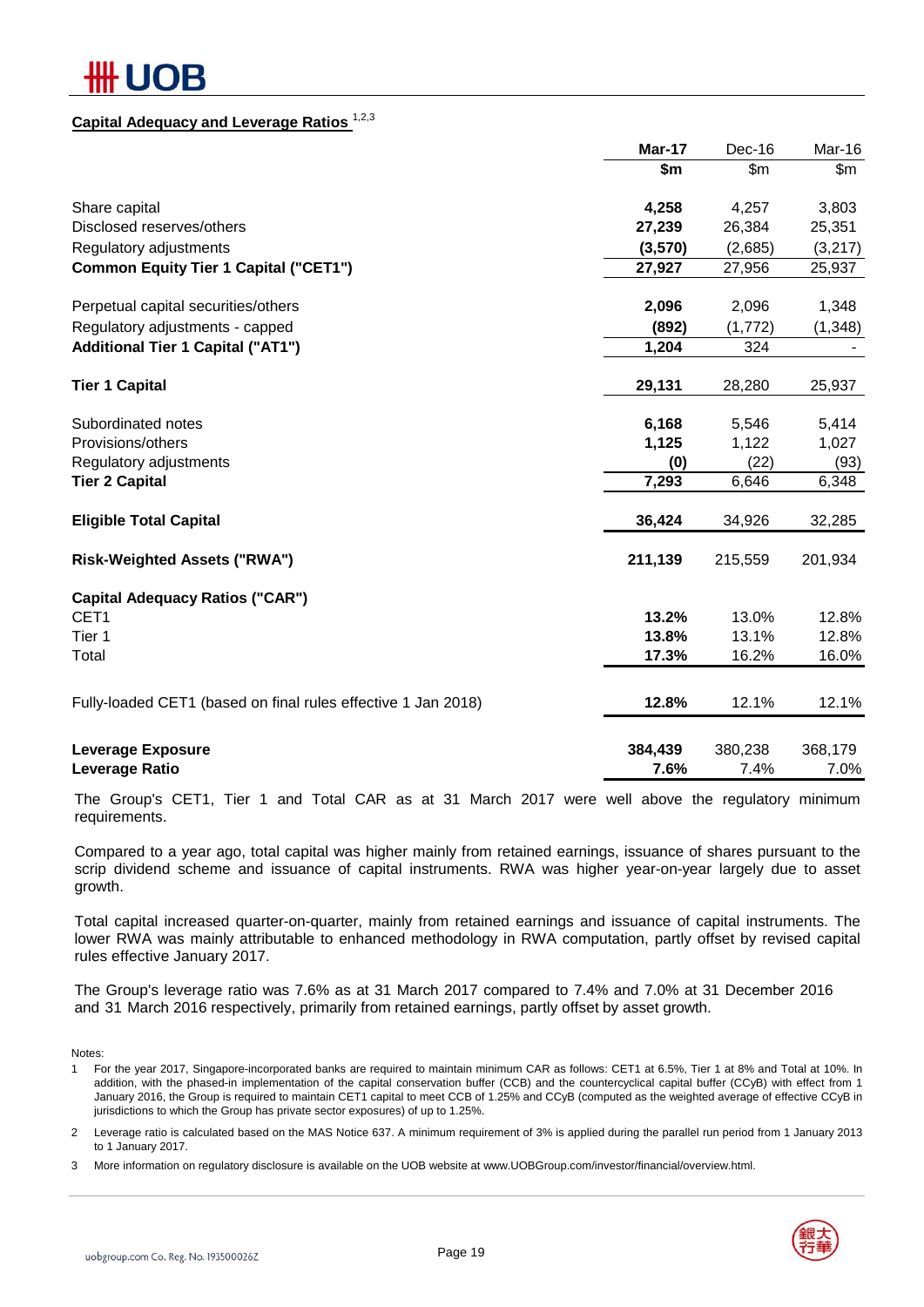|                                                     | 1Q17  | 1Q16  | $+$ /(-) | 4Q16  | $+/(-)$  |
|-----------------------------------------------------|-------|-------|----------|-------|----------|
|                                                     | \$m   | \$m\$ | %        | \$m\$ | $\%$     |
| Interest income                                     | 2,144 | 2,097 | 2.3      | 2,108 | 1.7      |
| Less: Interest expense                              | 841   | 822   | 2.3      | 832   | 1.1      |
| Net interest income                                 | 1,303 | 1,275 | 2.3      | 1,276 | 2.2      |
| Fee and commission income                           | 508   | 433   | 17.5     | 531   | (4.2)    |
| Dividend income                                     | 1     | 1     | (22.5)   | 1     | (46.1)   |
| Rental income                                       | 30    | 29    | 3.8      | 30    | (0.9)    |
| Net trading income                                  | 261   | 165   | 58.8     | 168   | 55.3     |
| Net (loss)/gain from investment securities          | (19)  | 37    | (>100.0) | 1     | (>100.0) |
| Other income                                        | 37    | 30    | 23.3     | 21    | 75.7     |
| <b>Non-interest income</b>                          | 819   | 695   | 18.0     | 753   | 8.8      |
| <b>Total operating income</b>                       | 2,123 | 1,969 | 7.8      | 2,028 | 4.6      |
| Less: Staff costs                                   | 526   | 506   | 4.1      | 514   | 2.5      |
| Other operating expenses                            | 430   | 389   | 10.7     | 443   | (3.0)    |
| <b>Total operating expenses</b>                     | 957   | 894   | 7.0      | 957   |          |
| <b>Operating profit before</b><br>allowance         | 1,166 | 1,075 | 8.5      | 1,071 | 8.8      |
| Less: Allowance for credit<br>and other losses      | 186   | 117   | 59.0     | 131   | 42.8     |
| <b>Operating profit after</b><br>allowance          | 979   | 958   | 2.3      | 941   | 4.1      |
| Share of profit of associates<br>and joint ventures | 34    | (30)  | >100.0   | (21)  | >100.0   |
| Profit before tax                                   | 1,014 | 927   | 9.3      | 920   | 10.2     |
| Less: Tax                                           | 203   | 158   | 28.2     | 177   | 14.3     |
| Profit for the financial period                     | 811   | 769   | 5.4      | 742   | 9.3      |
| Attributable to:                                    |       |       |          |       |          |
| <b>Equity holders of the Bank</b>                   | 807   | 766   | 5.4      | 739   | 9.3      |
| Non-controlling interests                           | 3     | 3     | 7.4      | 3     | 8.9      |
|                                                     | 811   | 769   | 5.4      | 742   | 9.3      |

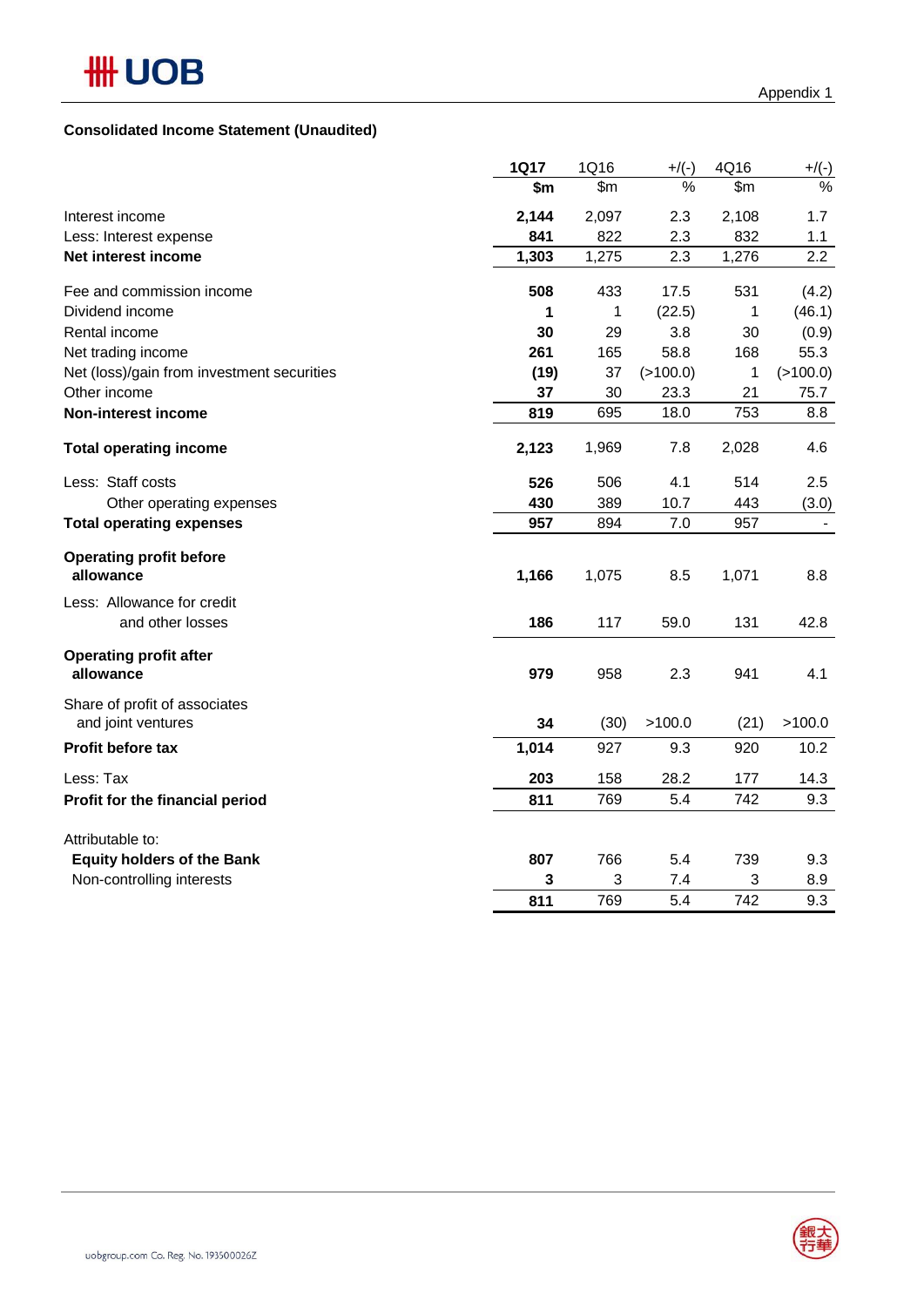

### **Consolidated Statement of Comprehensive Income (Unaudited)**

|                                                    | <b>1Q17</b>    | 1Q16  | $+$ /(-)          | 4Q16           | $+$ /(-)  |
|----------------------------------------------------|----------------|-------|-------------------|----------------|-----------|
|                                                    | \$m            | \$m\$ | %                 | \$m            | %         |
| Profit for the financial period                    | 811            | 769   | 5.4               | 742            | 9.3       |
| Other comprehensive income <sup>1</sup>            |                |       |                   |                |           |
| Currency translation adjustments                   | (131)          |       | 74 (>100.0)       | 85             | (>100.0)  |
| Change in available-for-sale/other reserves        |                |       |                   |                |           |
| Change in fair value                               | 179            | (138) | >100.0            | (385)          | >100.0    |
| Transfer to income statement                       |                |       |                   |                |           |
| on disposal/impairment                             | 33             | (83)  | >100.0            | (14)           | >100.0    |
| Tax relating to available-for-sale                 |                |       |                   |                |           |
| reserve<br>Change in shares of other comprehensive | (11)           |       | $15$ ( $>100.0$ ) | 29             | (>100.0)  |
| income of associates and joint ventures            | $\overline{2}$ | (9)   | >100.0            | 13             | (83.3)    |
| Remeasurement of defined benefit obligation        |                |       |                   | $\overline{7}$ | <b>NM</b> |
| Other comprehensive income for                     |                |       |                   |                |           |
| the financial period, net of tax                   | 72             | (140) | >100.0            | (265)          | >100.0    |
|                                                    |                |       |                   |                |           |
| Total comprehensive income for                     |                |       |                   |                |           |
| the financial period, net of tax                   | 883            | 629   | 40.4              | 477            | 85.1      |
| Attributable to:                                   |                |       |                   |                |           |
| <b>Equity holders of the Bank</b>                  | 876            | 626   | 40.0              | 474            | 84.8      |
| Non-controlling interests                          | 7              | 3     | >100.0            | 3              | >100.0    |
|                                                    | 883            | 629   | 40.4              | 477            | 85.1      |

Note:

1 Other comprehensive income will be reclassified subsequently to Income Statement when specific conditions are met, except for the remeasurement of defined benefit obligation.

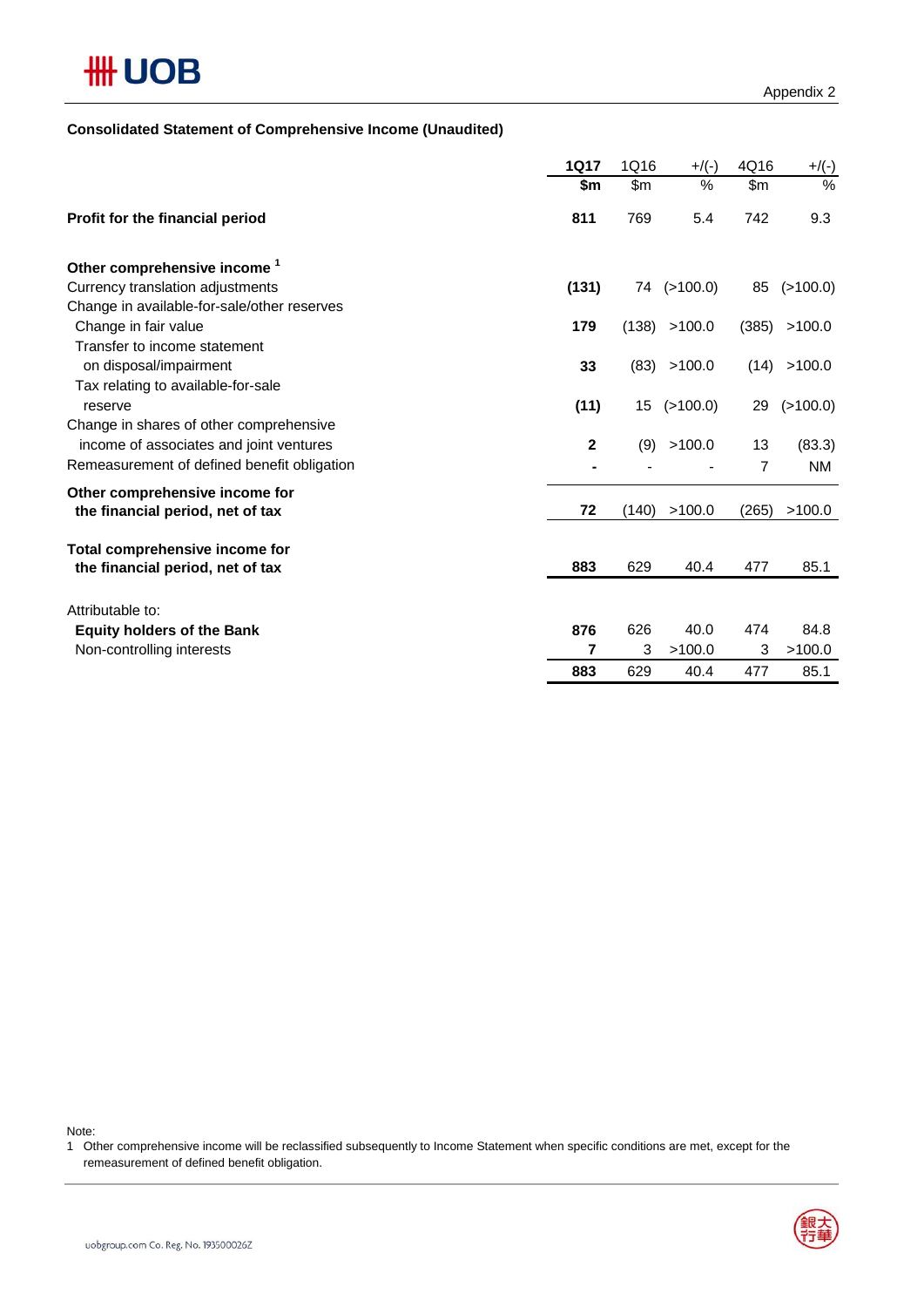## **Consolidated Balance Sheet (Unaudited)**

|                                                    | Mar-17  | Dec-16 $1$ | Mar-16  |
|----------------------------------------------------|---------|------------|---------|
|                                                    | \$m     | \$m\$      | \$m     |
| <b>Equity</b>                                      |         |            |         |
| Share capital and other capital                    | 6,353   | 6,351      | 5,149   |
| Retained earnings                                  | 18,120  | 17,334     | 16,188  |
| Other reserves                                     | 9,266   | 9,189      | 9,292   |
| Equity attributable to equity holders of the Bank  | 33,739  | 32,873     | 30,629  |
| Non-controlling interests                          | 175     | 169        | 159     |
| Total                                              | 33,914  | 33,042     | 30,788  |
|                                                    |         |            |         |
| <b>Liabilities</b>                                 |         |            |         |
| Deposits and balances of banks                     | 11,227  | 11,855     | 10,990  |
| Deposits and balances of customers                 | 259,672 | 255,314    | 254,779 |
| Bills and drafts payable                           | 521     | 522        | 492     |
| Other liabilities                                  | 11,125  | 13,152     | 11,955  |
| Debts issued                                       | 26,115  | 26,143     | 20,662  |
| Total                                              | 308,660 | 306,986    | 298,877 |
|                                                    |         |            |         |
| <b>Total equity and liabilities</b>                | 342,574 | 340,028    | 329,666 |
|                                                    |         |            |         |
| <b>Assets</b>                                      |         |            |         |
| Cash, balances and placements with central banks   | 25,644  | 24,322     | 36,663  |
| Singapore Government treasury bills and securities | 6,848   | 6,877      | 6,796   |
| Other government treasury bills and securities     | 10,222  | 10,638     | 13,175  |
| <b>Trading securities</b>                          | 2,561   | 3,127      | 2,147   |
| Placements and balances with banks                 | 42,849  | 40,033     | 33,244  |
| Loans to customers                                 | 225,107 | 221,734    | 205,576 |
| Investment securities                              | 11,113  | 11,640     | 10,910  |
| Other assets                                       | 9,952   | 13,407     | 13,070  |
| Investment in associates and joint ventures        | 1,145   | 1,109      | 1,093   |
| Investment properties                              | 1,099   | 1,105      | 1,096   |
| <b>Fixed assets</b>                                | 1,886   | 1,885      | 1,753   |
| Intangible assets                                  | 4,148   | 4,151      | 4,142   |
| Total                                              | 342,574 | 340,028    | 329,666 |
|                                                    |         |            |         |
|                                                    |         |            |         |
| <b>Off-balance sheet items</b>                     |         |            |         |
| <b>Contingent liabilities</b>                      | 25,198  | 24,617     | 20,680  |
| <b>Financial derivatives</b>                       | 883,551 | 814,650    | 680,753 |
| Commitments                                        | 134,831 | 136,348    | 148,580 |
|                                                    |         |            |         |
|                                                    |         |            |         |
| Net asset value per ordinary share (\$)            | 19.35   | 18.82      | 18.22   |

Note:

1 Audited.

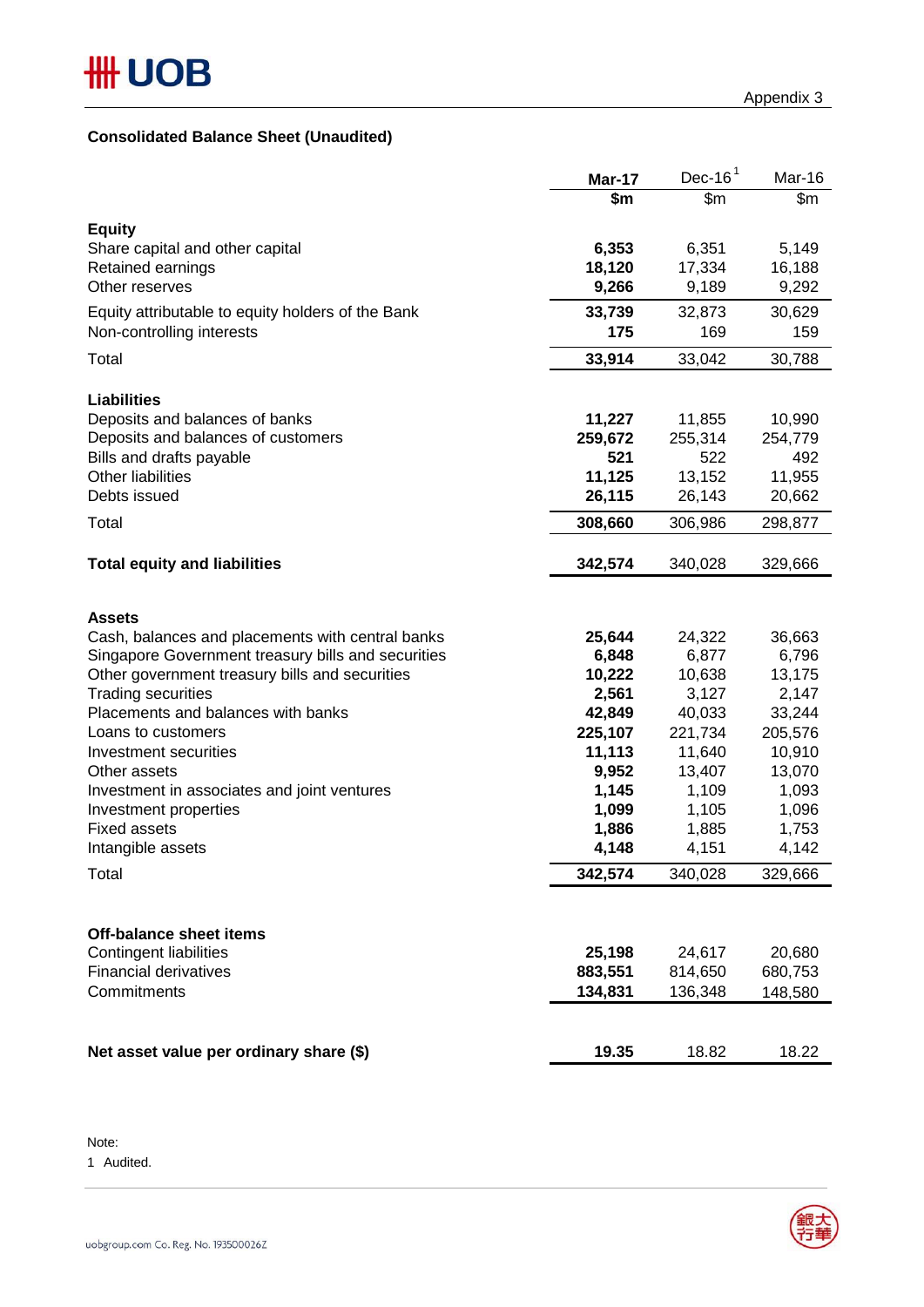### **Consolidated Statement of Changes in Equity (Unaudited)**

|                                                                                           | <b>Share</b><br>capital and<br>other<br>capital<br>\$m | <b>Retained</b><br>earnings<br>\$m | Other<br>reserves<br>\$m | <b>Total</b><br>\$m | Non-<br>controlling<br>interests<br>\$m | <b>Total</b><br>equity<br>\$m |
|-------------------------------------------------------------------------------------------|--------------------------------------------------------|------------------------------------|--------------------------|---------------------|-----------------------------------------|-------------------------------|
| Balance at 1 January 2017                                                                 | 6,351                                                  | 17,334                             | 9,189                    | 32,873              | 169                                     | 33,042                        |
| Profit for the financial period<br>Other comprehensive income                             |                                                        | 807                                |                          | 807                 | 3                                       | 811                           |
| for the financial period<br>Total comprehensive income<br>for the financial period        |                                                        | 807                                | 68<br>68                 | 68<br>876           | 3<br>$\overline{7}$                     | 72<br>883                     |
| <b>Dividends</b>                                                                          |                                                        | (21)                               | $\blacksquare$           | (21)                | (0)                                     | (21)                          |
| Share-based compensation                                                                  |                                                        |                                    | 11                       | 11                  |                                         | 11                            |
| Shares issued under share-based<br>compensation plans                                     | $\mathbf{2}$                                           |                                    | (2)                      |                     |                                         |                               |
| Balance at 31 March 2017                                                                  | 6,353                                                  | 18,120                             | 9,266                    | 33,739              | 175                                     | 33,914                        |
| Balance at 1 January 2016                                                                 | 5,881                                                  | 15,463                             | 9,424                    | 30,768              | 155                                     | 30,924                        |
| Profit for the financial period<br>Other comprehensive income<br>for the financial period |                                                        | 766                                | (140)                    | 766<br>(140)        | 3<br>(0)                                | 769<br>(140)                  |
| Total comprehensive income<br>for the financial period                                    |                                                        | 766                                | (140)                    | 626                 | 3                                       | 629                           |
| Change in non-controlling interests                                                       |                                                        |                                    |                          |                     | 1                                       | 1                             |
| <b>Dividends</b>                                                                          |                                                        | (41)                               |                          | (41)                | (0)                                     | (42)                          |
| Shares issued under scrip<br>dividend scheme                                              | 99                                                     |                                    |                          | 99                  |                                         | 99                            |
| Share-based compensation<br>Shares issued under share-based<br>compensation plans         | $\mathbf 0$                                            |                                    | 8<br>(0)                 | 8                   |                                         | 8                             |
| Redemption of preference shares                                                           | (832)                                                  |                                    |                          | (832)               |                                         | (832)                         |
| Balance at 31 March 2016                                                                  | 5,149                                                  | 16,188                             | 9,292                    | 30,629              | 159                                     | 30,788                        |

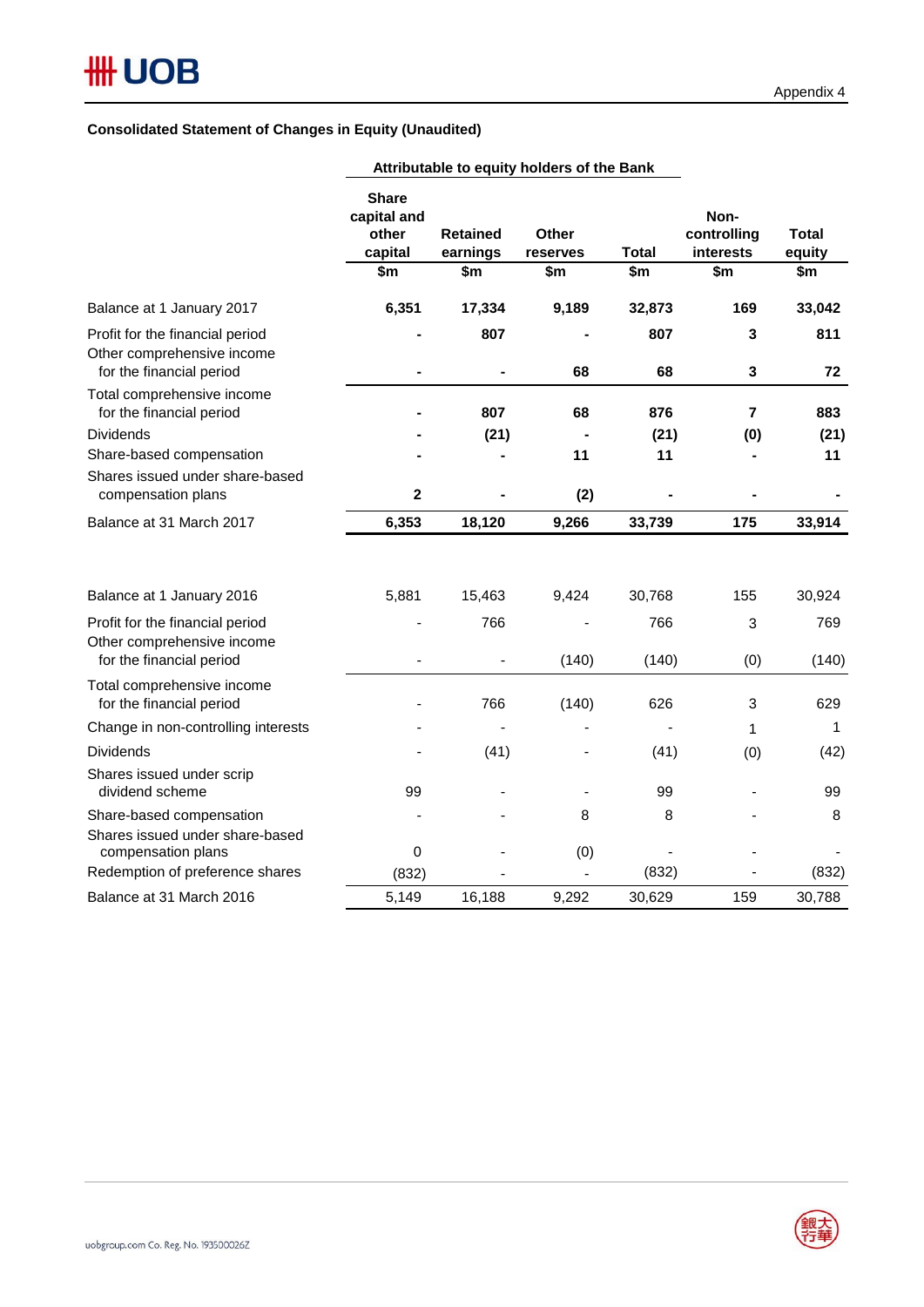

Appendix 5

| <b>Consolidated Cash Flow Statement (Unaudited)</b>            |             |          |
|----------------------------------------------------------------|-------------|----------|
|                                                                | <b>1Q17</b> | 1Q16     |
|                                                                | \$m         | \$m      |
| Cash flows from operating activities                           |             |          |
| Profit for the financial period                                | 811         | 769      |
| Adjustments for:                                               |             |          |
| Allowance for credit and other losses                          | 186         | 117      |
| Share of (profit)/loss of associates and joint ventures        | (34)        | 30       |
| Tax                                                            | 203         | 158      |
| Depreciation of assets                                         | 66          | 54       |
| Net gain on disposal of assets                                 | (15)        | (50)     |
| Share-based compensation                                       | 11          | 8        |
| Operating profit before working capital changes                | 1,227       | 1,087    |
| Change in working capital                                      |             |          |
| Deposits and balances of banks                                 | (629)       | (996)    |
| Deposits and balances of customers                             | 4,359       | 14,254   |
| Bills and drafts payable                                       | (1)         | 58       |
| <b>Other liabilities</b>                                       | (2, 179)    | 307      |
| Restricted balances with central banks                         | 278         | (621)    |
| Government treasury bills and securities                       | 418         | (436)    |
| <b>Trading securities</b>                                      | 595         | (859)    |
| Placements and balances with banks                             | (2,816)     | (4, 598) |
| Loans to customers                                             | (3, 557)    | (2, 134) |
| Investment securities                                          | 743         | (499)    |
| Other assets                                                   | 3,459       | (1,046)  |
| Cash generated from operations                                 | 1,896       | 4,516    |
| Income tax paid                                                | (61)        | (49)     |
| Net cash provided by operating activities                      | 1,835       | 4,468    |
| Cash flows from investing activities                           |             |          |
| Capital injection into associates and joint ventures           | (9)         | (0)      |
| Acquisition of associates and joint ventures                   |             | (44)     |
| Distribution from associates and joint ventures                | 1           | 8        |
| Acquisition of properties and other fixed assets               | (81)        | (76)     |
| Proceeds from disposal of properties and other fixed assets    | 11          |          |
| Net cash used in investing activities                          | (79)        | (112)    |
| Cash flows from financing activities                           |             |          |
| Redemption of preference shares                                |             | (689)    |
| Issuance of debts issued                                       | 11,725      | 8,921    |
| Redemption of debts issued                                     | (11, 501)   | (8, 290) |
| Change in non-controlling interests                            |             | 1.       |
| Dividends paid on ordinary shares                              |             | (221)    |
| Dividends paid on preference shares                            |             | (20)     |
| Distribution for perpetual capital securities                  | (21)        | (21)     |
| Dividends paid to non-controlling interests                    | (0)         | (0)      |
| Net cash provided by/(used in) financing activities            | 202         | (318)    |
| Currency translation adjustments                               | (358)       | (301)    |
| Net increase in cash and cash equivalents                      | 1,600       | 3,736    |
| Cash and cash equivalents at beginning of the financial period | 18,401      | 27,228   |
| Cash and cash equivalents at end of the financial period       | 20,000      | 30,964   |

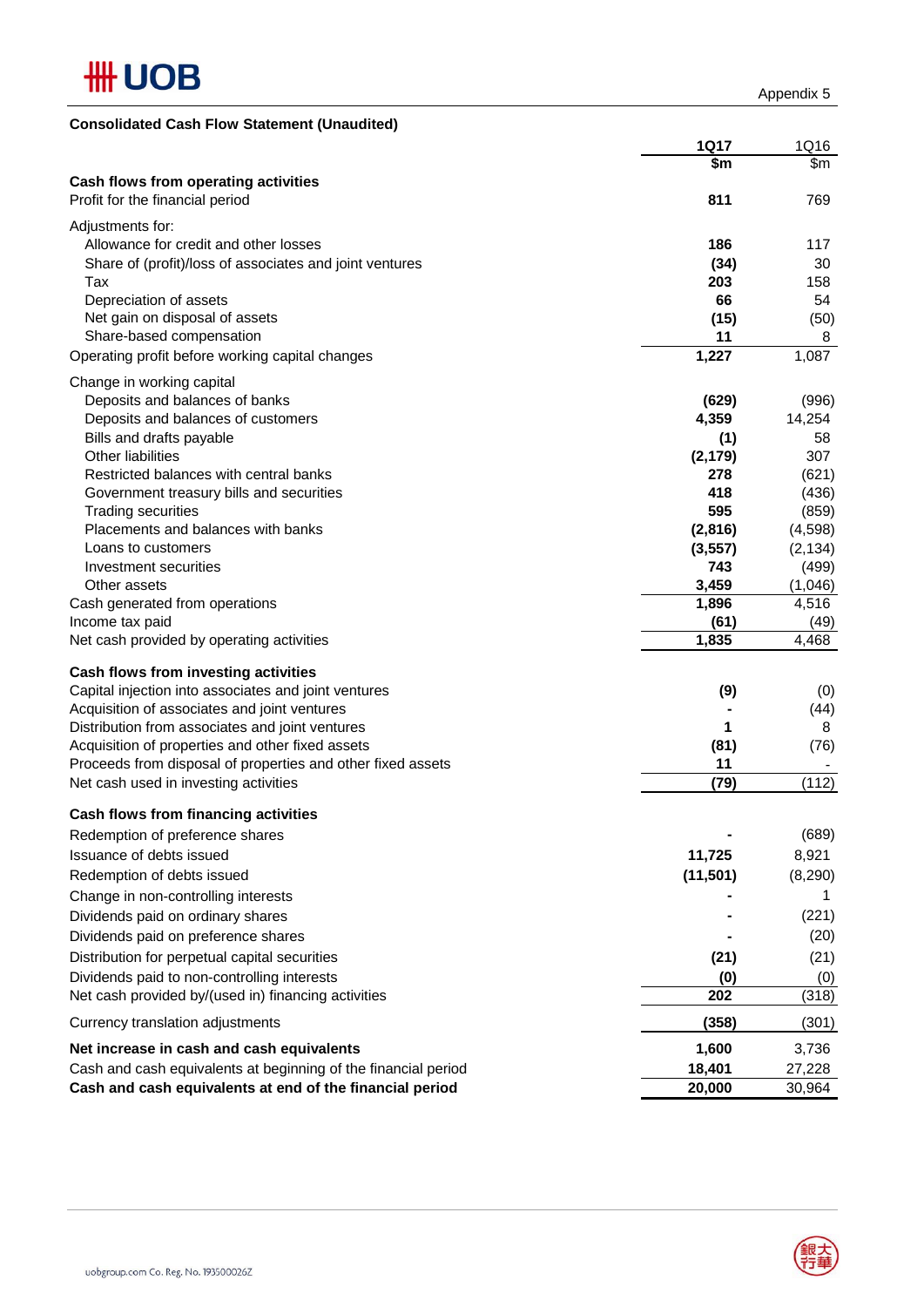## **Balance Sheet of the Bank (Unaudited)**

|                                                    | <b>Mar-17</b> | $Dec-161$ | Mar-16  |
|----------------------------------------------------|---------------|-----------|---------|
|                                                    | \$m           | \$m\$     | \$m     |
| <b>Equity</b>                                      |               |           |         |
| Share capital and other capital                    | 6,353         | 6,351     | 5,149   |
| Retained earnings                                  | 13,664        | 13,031    | 12,383  |
| Other reserves                                     | 9,804         | 9,625     | 9,729   |
| Total                                              | 29,820        | 29,007    | 27,261  |
| <b>Liabilities</b>                                 |               |           |         |
| Deposits and balances of banks                     | 10,050        | 10,618    | 10,199  |
| Deposits and balances of customers                 | 203,643       | 199,665   | 201,786 |
| Deposits and balances of subsidiaries              | 8,085         | 7,239     | 8,058   |
| Bills and drafts payable                           | 305           | 324       | 243     |
| Other liabilities                                  | 7,353         | 8,995     | 8,198   |
| Debts issued                                       | 24,999        | 25,015    | 19,484  |
| Total                                              | 254,435       | 251,856   | 247,969 |
| <b>Total equity and liabilities</b>                | 284,255       | 280,863   | 275,230 |
|                                                    |               |           |         |
| <b>Assets</b>                                      |               |           |         |
| Cash, balances and placements with central banks   | 18,781        | 16,573    | 29,846  |
| Singapore Government treasury bills and securities | 6,848         | 6,877     | 6,796   |
| Other government treasury bills and securities     | 4,662         | 5,257     | 8,209   |
| <b>Trading securities</b>                          | 2,428         | 2,977     | 1,865   |
| Placements and balances with banks                 | 36,455        | 33,731    | 27,269  |
| Loans to customers                                 | 175,666       | 172,656   | 159,778 |
| Placements with and advances to subsidiaries       | 9,845         | 9,440     | 9,116   |
| Investment securities                              | 10,504        | 10,992    | 10,041  |
| Other assets                                       | 7,281         | 10,588    | 10,394  |
| Investment in associates and joint ventures        | 332           | 333       | 450     |
| Investment in subsidiaries                         | 5,784         | 5,786     | 5,862   |
| Investment properties                              | 1,155         | 1,162     | 1,166   |
| <b>Fixed assets</b>                                | 1,333         | 1,310     | 1,258   |
| Intangible assets                                  | 3,182         | 3,182     | 3,182   |
| Total                                              | 284,255       | 280,863   | 275,230 |
|                                                    |               |           |         |
| <b>Off-balance sheet items</b>                     |               |           |         |
| <b>Contingent liabilities</b>                      | 16,751        | 17,550    | 14,253  |
| <b>Financial derivatives</b>                       | 787,426       | 725,617   | 597,336 |
| Commitments                                        | 115,298       | 116,251   | 118,387 |
| Net asset value per ordinary share (\$)            | 16.95         | 16.45     | 16.12   |
|                                                    |               |           |         |

Note:

1 Audited.

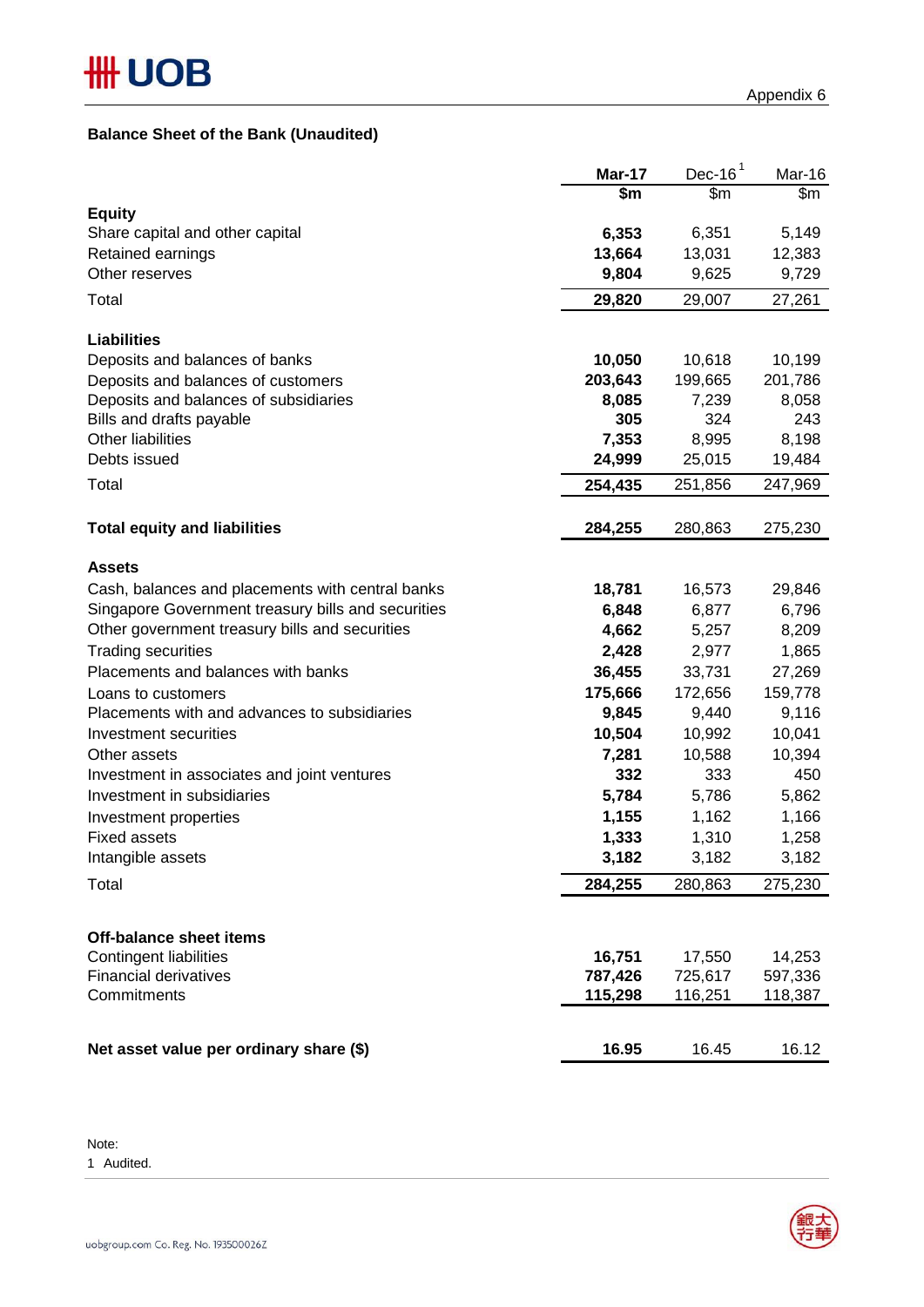## **Statement of Changes in Equity of the Bank (Unaudited)**

|                                                                            | and other<br>capital    | <b>Retained</b><br>earnings | <b>Other</b><br>reserves | <b>Total</b><br>equity |
|----------------------------------------------------------------------------|-------------------------|-----------------------------|--------------------------|------------------------|
|                                                                            | \$m                     | \$m                         | \$m\$                    | \$m                    |
| Balance at 1 January 2017                                                  | 6,351                   | 13,031                      | 9,625                    | 29,007                 |
| Profit for the financial period                                            |                         | 654                         |                          | 654                    |
| Other comprehensive income<br>for the financial period                     |                         |                             | 169                      | 169                    |
| Total comprehensive income<br>for the financial period<br><b>Dividends</b> |                         | 654<br>(21)                 | 169                      | 823<br>(21)            |
| Share-based compensation                                                   |                         |                             | 11                       | 11                     |
| Shares issued under share-based<br>compensation plans                      | $\overline{\mathbf{2}}$ |                             | (2)                      |                        |
| Balance at 31 March 2017                                                   | 6,353                   | 13,664                      | 9,804                    | 29,820                 |
| Balance at 1 January 2016                                                  | 5,050                   | 11,735                      | 9,971                    | 26,756                 |
| Profit for the financial period                                            |                         | 664                         |                          | 664                    |
| Other comprehensive income<br>for the financial period                     |                         |                             | (245)                    | (245)                  |
| Total comprehensive income<br>for the financial period                     |                         | 664                         | (245)                    | 419                    |
| <b>Transfers</b>                                                           |                         | 5                           | (5)                      |                        |
| <b>Dividends</b>                                                           |                         | (21)                        |                          | (21)                   |
| Shares issued under scrip<br>dividend scheme                               | 99                      |                             |                          | 99                     |
| Share-based compensation                                                   |                         |                             | 8                        | 8                      |
| Shares issued under share-based<br>compensation plans                      | $\mathbf 0$             |                             | (0)                      |                        |
| Balance at 31 March 2016                                                   | 5,149                   | 12,383                      | 9,729                    | 27,261                 |